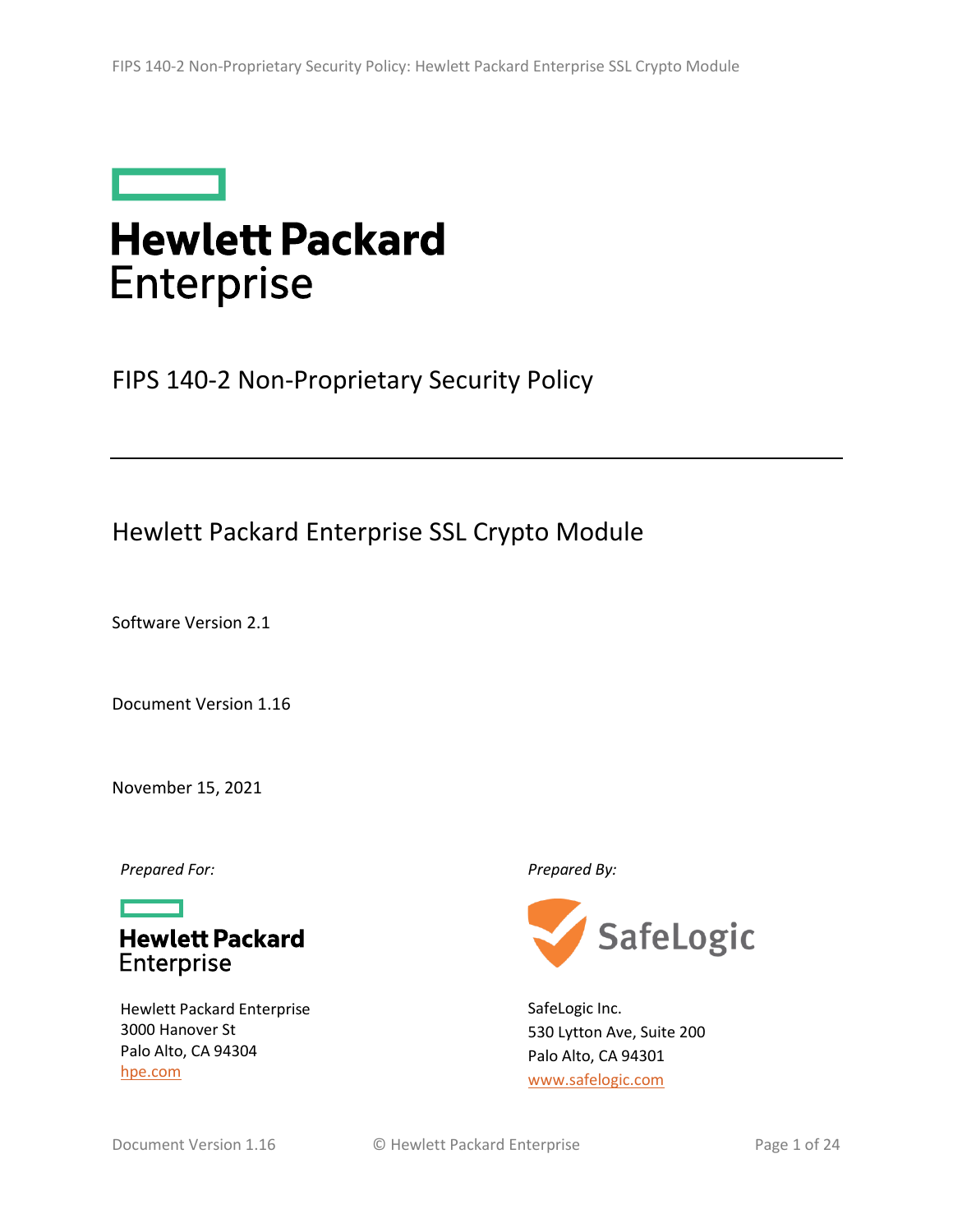## **Abstract**

This document provides a non-proprietary FIPS 140-2 Security Policy for Hewlett Packard Enterprise SSL Crypto Module.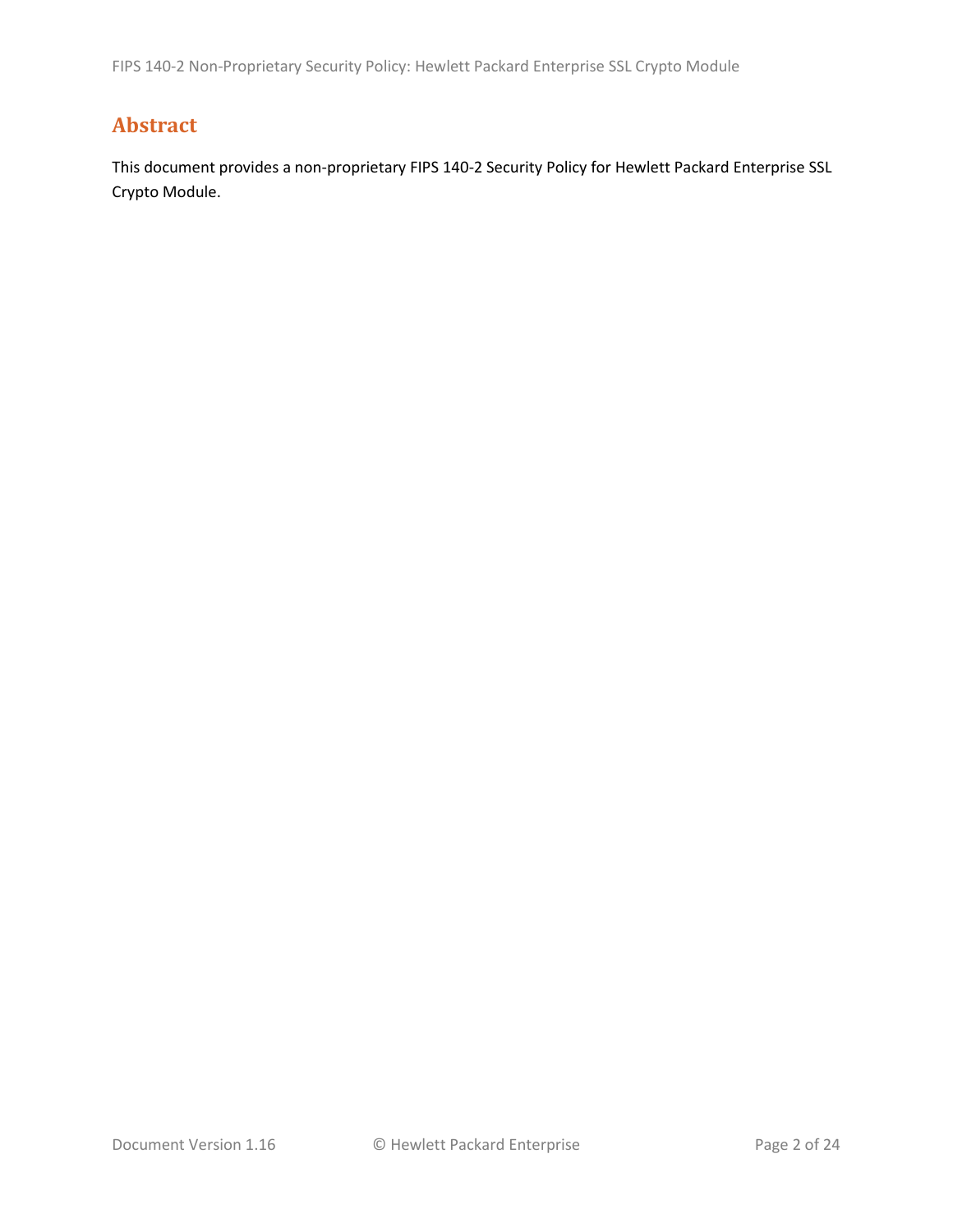## **Table of Contents**

| $\mathbf{1}$ |         |                                                                                                 |  |
|--------------|---------|-------------------------------------------------------------------------------------------------|--|
|              | 1.1     |                                                                                                 |  |
|              | 1.2     |                                                                                                 |  |
|              | 1.3     |                                                                                                 |  |
|              | 1.4     |                                                                                                 |  |
|              | 1.5     |                                                                                                 |  |
| $\mathbf{2}$ |         |                                                                                                 |  |
|              | 2.1     |                                                                                                 |  |
|              | 2.1.1   |                                                                                                 |  |
|              | 2.1.2   |                                                                                                 |  |
|              | 2.1.3   |                                                                                                 |  |
|              | 2.2     |                                                                                                 |  |
|              | 2.3     |                                                                                                 |  |
|              | 2.3.1   |                                                                                                 |  |
|              | 2.3.2   |                                                                                                 |  |
|              | 2.4     |                                                                                                 |  |
|              | $2.5\,$ |                                                                                                 |  |
|              | 2.6     |                                                                                                 |  |
|              | 2.6.1   |                                                                                                 |  |
|              | 2.6.2   | Key/Critical Security Parameter (CSP) Authorized Access and Use by Role and Service/Function 19 |  |
|              | 2.6.3   |                                                                                                 |  |
|              | 2.6.4   |                                                                                                 |  |
|              | 2.7     |                                                                                                 |  |
|              | 2.7.1   |                                                                                                 |  |
|              | 2.7.2   |                                                                                                 |  |
|              | 2.7.3   |                                                                                                 |  |
|              | 2.8     |                                                                                                 |  |
| 3            |         |                                                                                                 |  |
|              | 3.1     |                                                                                                 |  |
|              | 3.1.1   |                                                                                                 |  |
|              | 3.1.2   |                                                                                                 |  |
|              | 3.2     |                                                                                                 |  |
|              | 3.2.1   |                                                                                                 |  |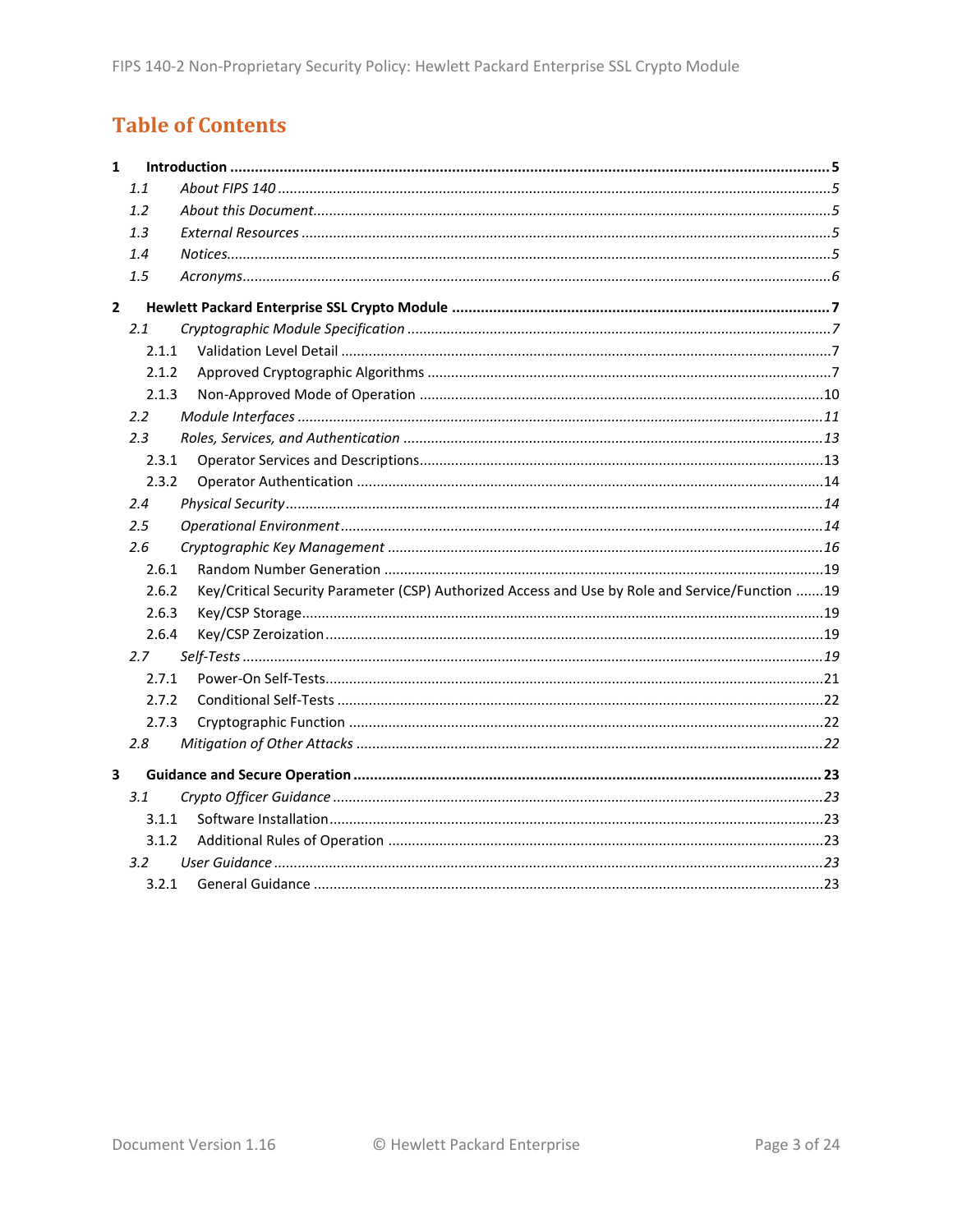## **List of Tables**

## **List of Figures**

|--|--|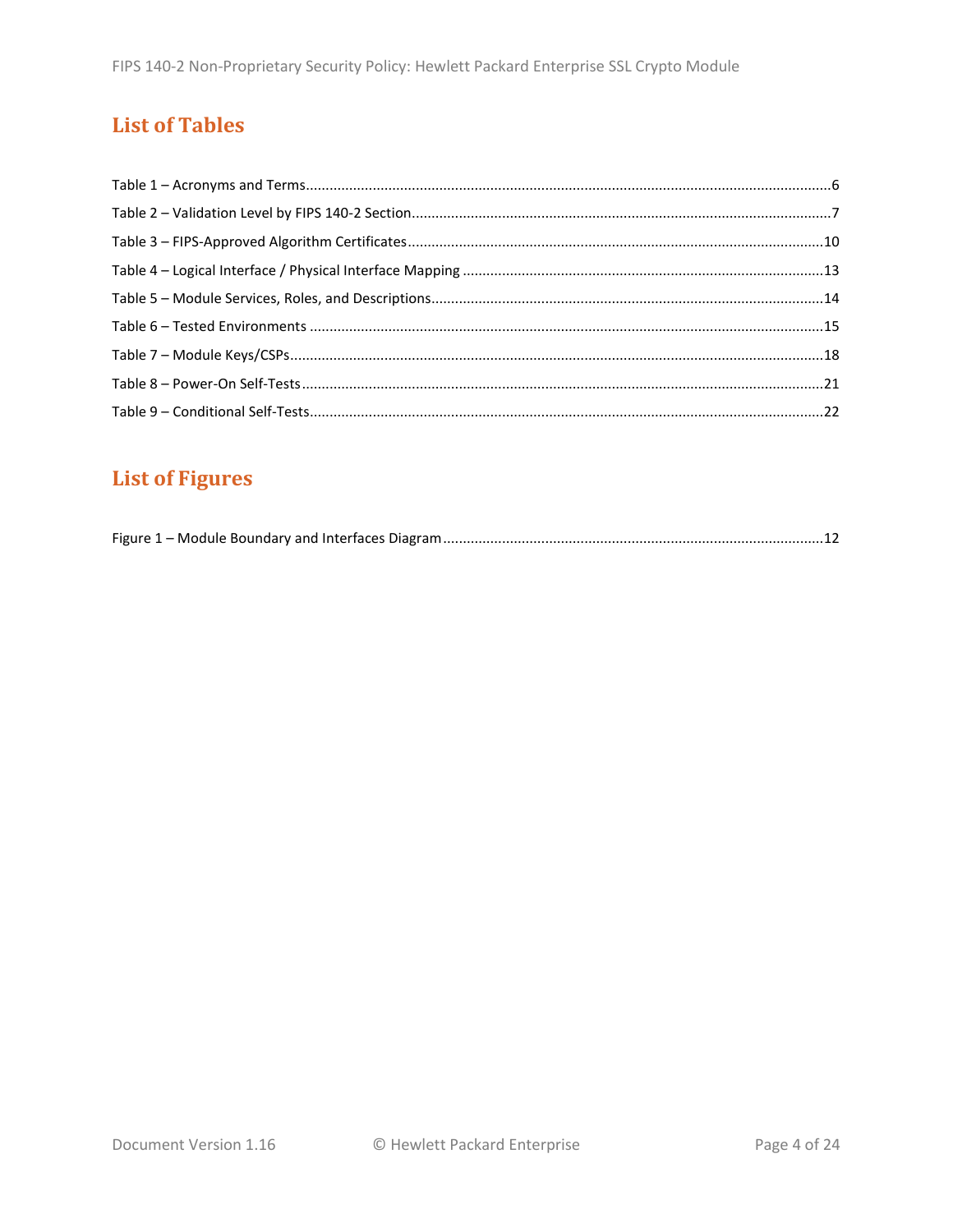## <span id="page-4-0"></span>**1 Introduction**

### <span id="page-4-1"></span>**1.1 About FIPS 140**

Federal Information Processing Standards Publication 140-2 — Security Requirements for Cryptographic Modules specifies requirements for cryptographic modules to be deployed in a Sensitive but Unclassified environment. The National Institute of Standards and Technology (NIST) and Canadian Centre for Cyber Security (CCCS) Cryptographic Module Validation Program (CMVP) run the FIPS 140 program. The NVLAP accredits independent testing labs to perform FIPS 140 testing; the CMVP validates modules meeting FIPS 140 validation. *Validated* is the term given to a module that is documented and tested against the FIPS 140 criteria.

More information is available on the CMVP website at [http://csrc.nist.gov/groups/STM/cmvp/index.html.](http://csrc.nist.gov/groups/STM/cmvp/index.html)

### <span id="page-4-2"></span>**1.2 About this Document**

This non-proprietary Cryptographic Module Security Policy for Hewlett Packard Enterprise SSL Crypto Module from Hewlett Packard Enterprise provides an overview of the product and a high-level description of how it meets the security requirements of FIPS 140-2. This document contains details on the module's cryptographic keys and critical security parameters. This Security Policy concludes with instructions and guidance on running the module in a FIPS 140-2 mode of operation.

Hewlett Packard Enterprise SSL Crypto Module may also be referred to as the "module" in this document.

### <span id="page-4-3"></span>**1.3 External Resources**

The Hewlett Packard Enterprise website [\(https://www.hpe.com/\)](https://www.hpe.com/) contains information on Hewlett Packard Enterprise services and products. The Cryptographic Module Validation Program website contains links to the FIPS 140-2 certificate and Hewlett Packard Enterprise contact information.

### <span id="page-4-4"></span>**1.4 Notices**

This document may be freely reproduced and distributed in its entirety without modification.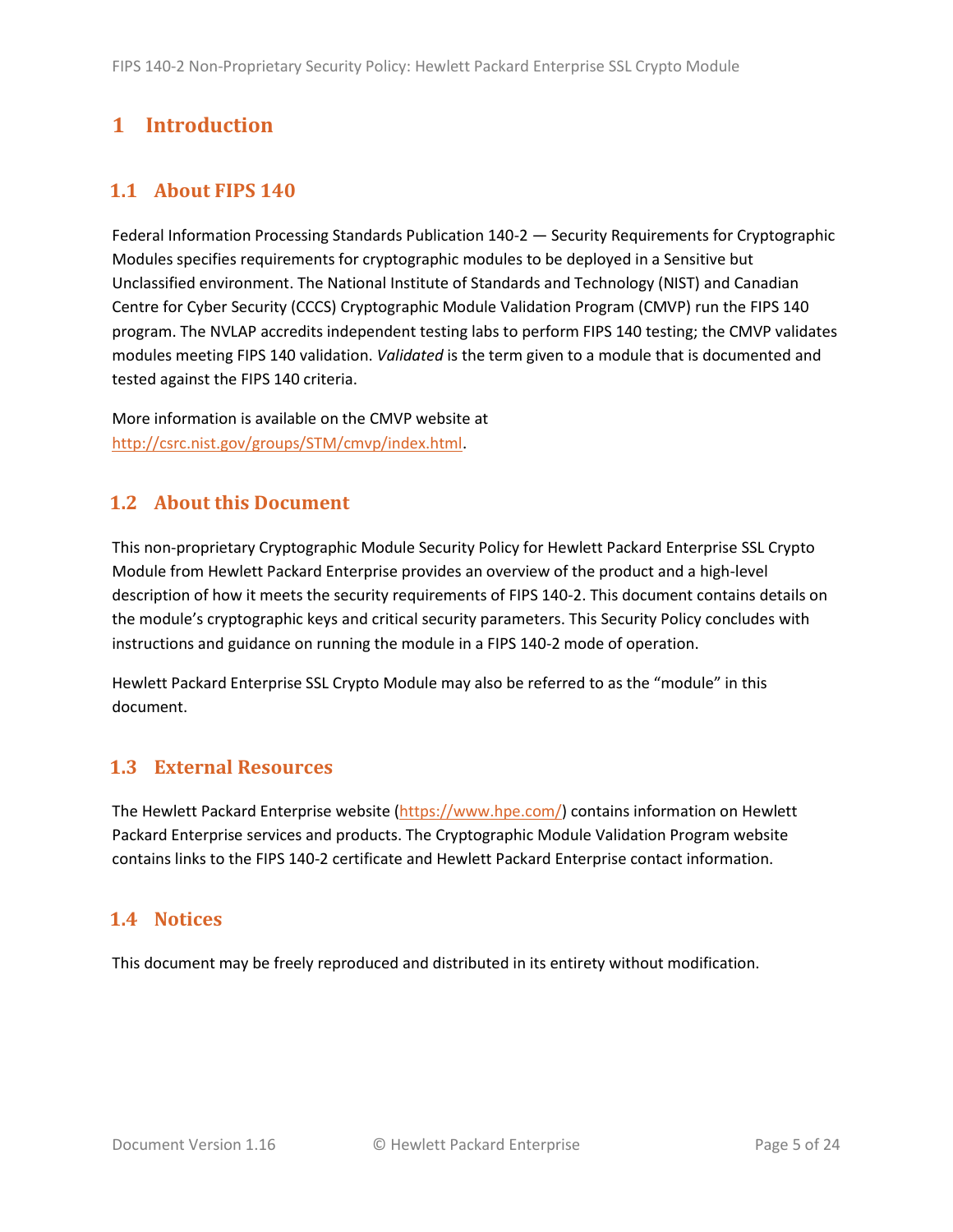### <span id="page-5-0"></span>**1.5 Acronyms**

| <b>Acronym</b> | Term                                           |  |
|----------------|------------------------------------------------|--|
| <b>AES</b>     | <b>Advanced Encryption Standard</b>            |  |
| <b>ANSI</b>    | American National Standards Institute          |  |
| <b>API</b>     | <b>Application Programming Interface</b>       |  |
| <b>CMVP</b>    | Cryptographic Module Validation Program        |  |
| CO             | Crypto Officer                                 |  |
| CCCS           | Canadian Centre for Cyber Security             |  |
| <b>CSP</b>     | <b>Critical Security Parameter</b>             |  |
| <b>DES</b>     | Data Encryption Standard                       |  |
| <b>DH</b>      | Diffie-Hellman                                 |  |
| <b>DRBG</b>    | Deterministic Random Bit Generator             |  |
| <b>DSA</b>     | Digital Signature Algorithm                    |  |
| <b>EC</b>      | <b>Elliptic Curve</b>                          |  |
| <b>EMC</b>     | <b>Electromagnetic Compatibility</b>           |  |
| <b>EMI</b>     | Electromagnetic Interference                   |  |
| <b>FCC</b>     | <b>Federal Communications Commission</b>       |  |
| <b>FIPS</b>    | <b>Federal Information Processing Standard</b> |  |
| <b>GPC</b>     | <b>General Purpose Computer</b>                |  |
| GUI            | <b>Graphical User Interface</b>                |  |
| <b>HMAC</b>    | (Keyed-) Hash Message Authentication Code      |  |
| <b>KAT</b>     | <b>Known Answer Test</b>                       |  |
| <b>MAC</b>     | <b>Message Authentication Code</b>             |  |
| <b>MD</b>      | <b>Message Digest</b>                          |  |
| <b>NIST</b>    | National Institute of Standards and Technology |  |
| <b>OS</b>      | <b>Operating System</b>                        |  |
| <b>PKCS</b>    | Public-Key Cryptography Standards              |  |
| <b>PRNG</b>    | Pseudo Random Number Generator                 |  |
| <b>PSS</b>     | Probabilistic Signature Scheme                 |  |
| <b>RNG</b>     | Random Number Generator                        |  |
| <b>RSA</b>     | Rivest, Shamir, and Adleman                    |  |
| <b>SHA</b>     | Secure Hash Algorithm                          |  |
| SSL            | Secure Sockets Layer                           |  |
| Triple-DES     | Triple Data Encryption Algorithm               |  |
| <b>TLS</b>     | <b>Transport Layer Security</b>                |  |
| <b>USB</b>     | <b>Universal Serial Bus</b>                    |  |

The following table defines acronyms found in this document:

**Table 1 – Acronyms and Terms**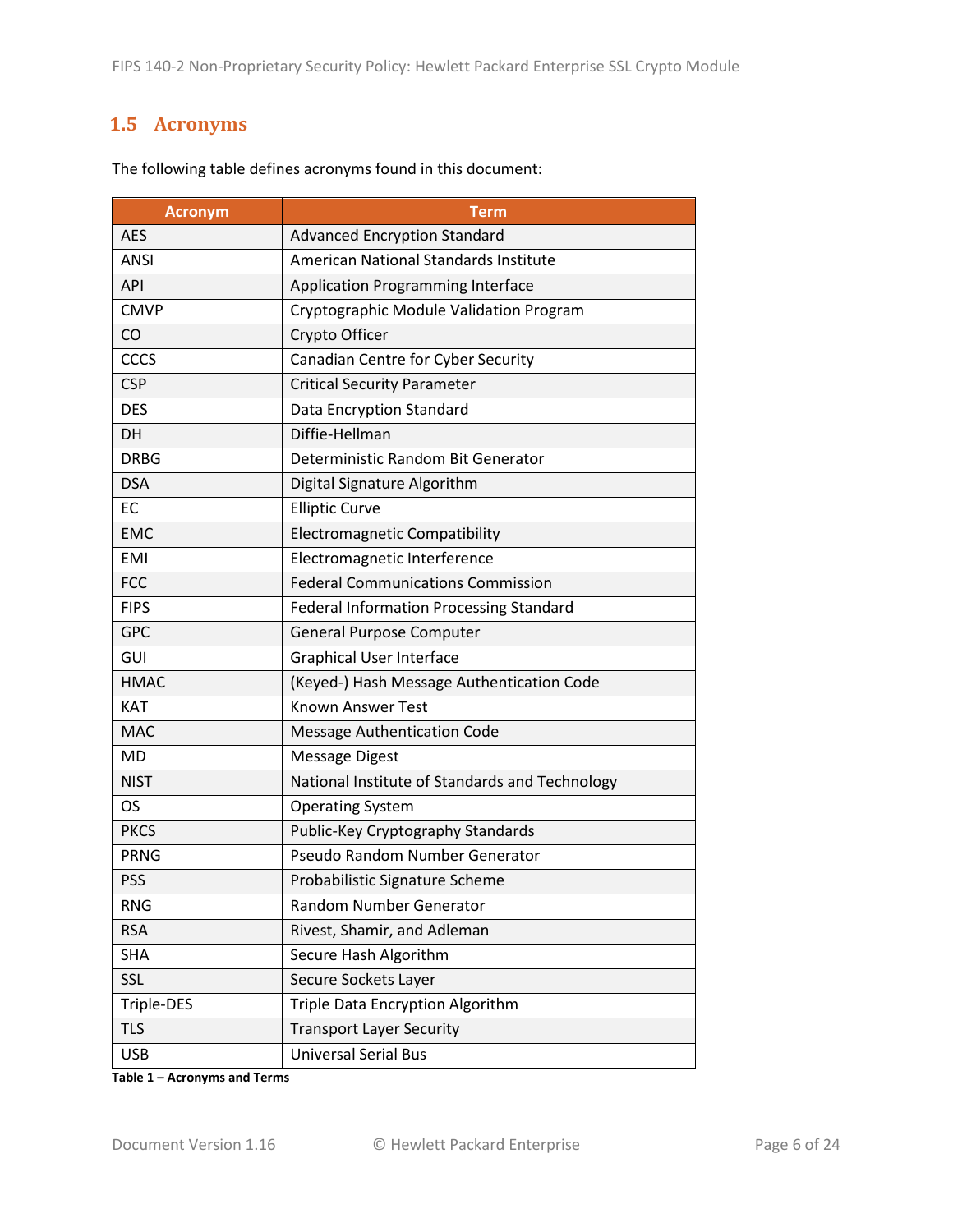## <span id="page-6-0"></span>**2 Hewlett Packard Enterprise SSL Crypto Module**

### <span id="page-6-1"></span>**2.1 Cryptographic Module Specification**

The Hewlett Packard Enterprise SSL Crypto Module is the FIPS validated OpenSSL cryptographic provider for Hewlett Packard Enterprise components.

The module's logical cryptographic boundary is the shared library files and their integrity check HMAC files. The module is a multi-chip standalone embodiment installed on a General Purpose Device.

All operations of the module occur via calls from host applications and their respective internal daemons/processes. As such there are no untrusted services calling the services of the module.

The module supports two modes of operation: Approved and non-Approved. The module will be in the FIPS-approved mode when all power up self-tests have completed successfully, and only Approved algorithms are invoked. See Approved Cryptographic Algorithms section below for a list of the supported Approved algorithms. The non-Approved mode is entered when a non-Approved algorithm is invoked. See Non- Approved Algorithms for a list of non-Approved algorithms.

#### <span id="page-6-2"></span>**2.1.1 Validation Level Detail**

| <b>FIPS 140-2 Section Title</b>                              | <b>Validation Level</b> |
|--------------------------------------------------------------|-------------------------|
| Cryptographic Module Specification                           | 1                       |
| Cryptographic Module Ports and Interfaces                    |                         |
| Roles, Services, and Authentication                          | 1                       |
| <b>Finite State Model</b>                                    | 1                       |
| <b>Physical Security</b>                                     | N/A                     |
| <b>Operational Environment</b>                               | 1                       |
| Cryptographic Key Management                                 | 1                       |
| Electromagnetic Interference / Electromagnetic Compatibility | 1                       |
| Self-Tests                                                   | 1                       |
| Design Assurance                                             | 1                       |
| <b>Mitigation of Other Attacks</b>                           | N/A                     |

The following table lists the level of validation for each area in FIPS 140-2:

**Table 2 – Validation Level by FIPS 140-2 Section**

#### <span id="page-6-3"></span>**2.1.2 Approved Cryptographic Algorithms**

The module's cryptographic algorithm implementations have received the following certificate numbers from the Cryptographic Algorithm Validation Program: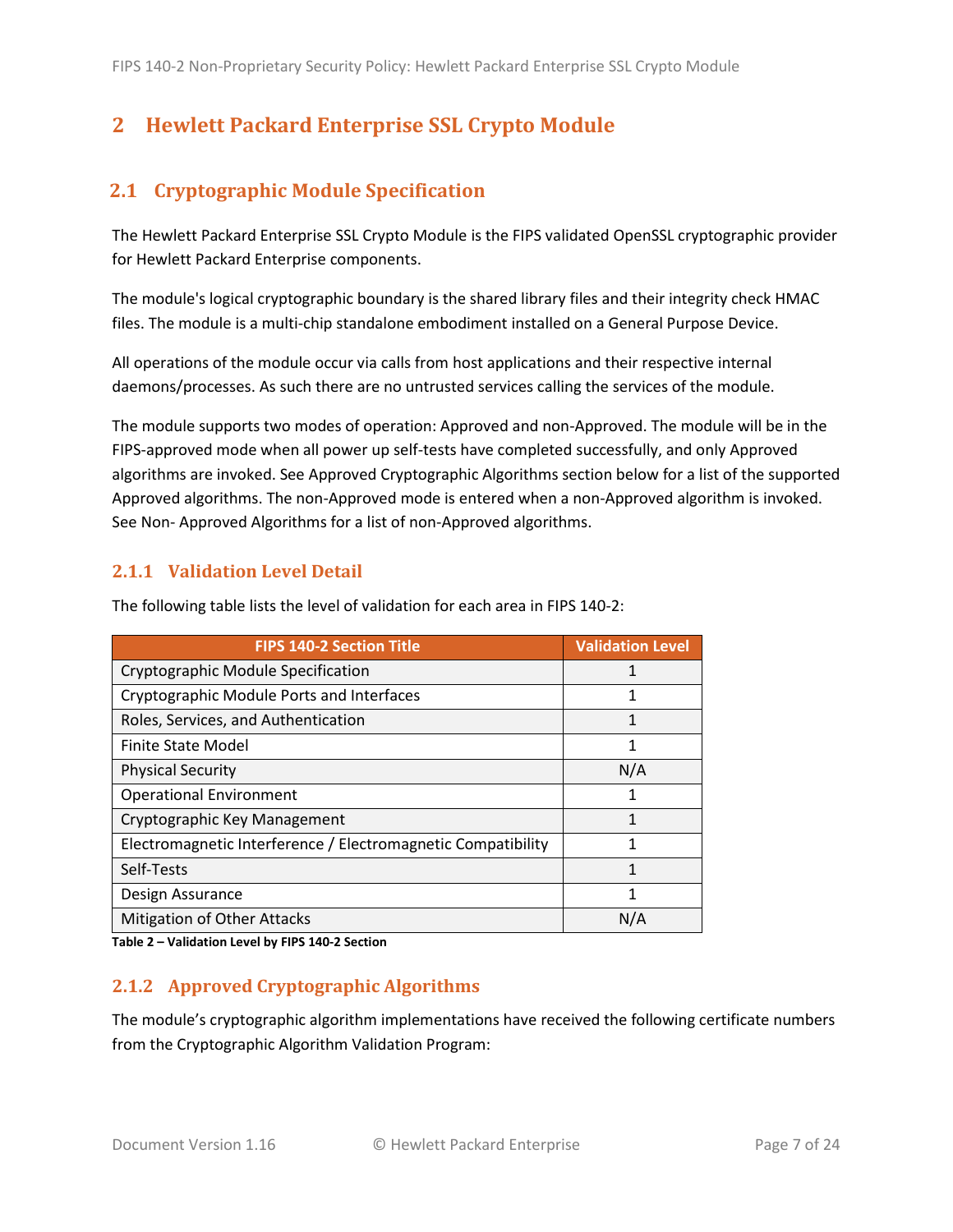| <b>Algorithm</b>                                                                   | <b>CAVP Certificate</b> |
|------------------------------------------------------------------------------------|-------------------------|
| <b>AES</b>                                                                         | 4590                    |
| ECB (e/d; 128, 192, 256)                                                           | 5099                    |
| CBC (e/d; 128, 192, 256)                                                           | C580                    |
| CFB1 (e/d; 128, 192, 256)                                                          |                         |
| CFB8 (e/d; 128, 192, 256)                                                          |                         |
| OFB (e/d; 128, 192, 256)<br><b>CTR</b> (ext only; 128, 192, 256)                   |                         |
|                                                                                    |                         |
| CCM (KS: 128, 192, 256)                                                            |                         |
| CMAC (Generation/Verification) (KS: 128, 192, 256)                                 |                         |
| GCM (KS: AES_128(e/d), AES_192(e/d), AES_256(e/d))                                 |                         |
| HMAC-SHA-1, HMAC-SHA-224, HMAC-SHA-256, HMAC- SHA-384, HMAC-SHA-512                | 3038                    |
|                                                                                    | 3401                    |
|                                                                                    | C580                    |
| <b>DSA</b>                                                                         | 1222                    |
| FIPS 186-4                                                                         | 1337                    |
| <b>PQG Gen: 2048 &amp; 3072 (using SHA-2)</b>                                      | C580                    |
| PQG Ver: 1024, 2048 & 3072 (using SHA-1 and SHA-2)                                 |                         |
| Key Pair: 2048-bit & 3072-bit                                                      |                         |
| Sig Gen: 2048-bit & 3072-bit (using SHA-2)                                         |                         |
| Sig Ver: 1024-bit, 2048-bit & 3072-bit (using SHA-1 & SHA-2)                       |                         |
| <b>ECDSA</b>                                                                       | 1132                    |
| FIPS 186-4                                                                         | 1324                    |
| Key Pair Generation: Curves (P-224, P-256, P-384, P-521, K-233, K-283, K-409, K-   | C580                    |
| 571, B-233, B-283, B-409 & B-571)                                                  |                         |
| PKV: Curves All P, K & B                                                           |                         |
| Sig Gen: (P-224, P-256, P-384, P-521, K-233, K-283, K-409, K-571, B-233, B-283, B- |                         |
| 409 & B-571) (SHA-2)                                                               |                         |
| Sig Ver: Curves (P-192, P224, P-256, P-384, P-521, K-163, K-233, K-283, K-409, K-  |                         |
| 571, B-163, B-233, B-283, B-409 & B-571) (using SHA-1 and SHA-2)                   |                         |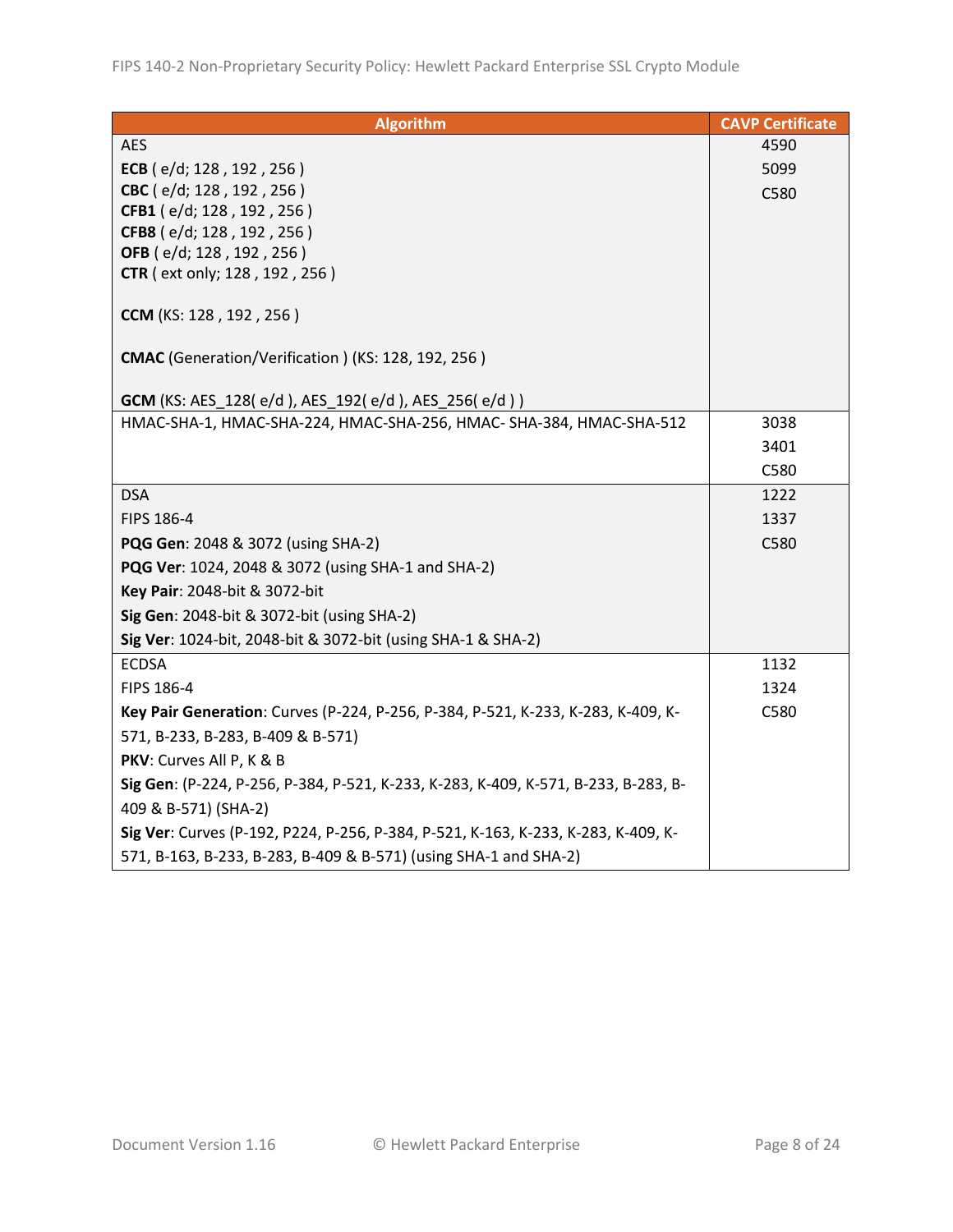| <b>Algorithm</b>                                                                | <b>CAVP Certificate</b> |
|---------------------------------------------------------------------------------|-------------------------|
| RSA (X9.31, PKCS #1.5, PSS)                                                     | 2520                    |
| FIPS 186-2                                                                      | 2761                    |
| <b>ANSIX9.31</b>                                                                | C580                    |
| Sig Gen: 4096 bit (using SHA-2)                                                 |                         |
| Sig Ver: 1024-bit, 1536-bit, 2048-bit, 3072-bit, 4096-bit (any SHA size)        |                         |
|                                                                                 |                         |
| <b>PKCS1 V15</b>                                                                |                         |
| Sig Gen: 4096-bit (using SHA-2)                                                 |                         |
| Sig Ver: 1024-bit, 1536-bit, 2048-bit, 3072-bit, 4096-bit (any SHA size)        |                         |
|                                                                                 |                         |
| <b>PSS</b>                                                                      |                         |
| Sig Gen: 4096-bit (using SHA-2)                                                 |                         |
| Sig Ver: 1024-bit, 1536-bit, 2048-bit, 3072-bit, 4096-bit (any SHA size)        |                         |
|                                                                                 |                         |
| FIPS 186-4                                                                      |                         |
| <b>ANSIX9.31</b>                                                                |                         |
| Sig Gen: 2048-bit & 3072-bit (using SHA-2)                                      |                         |
| Sig Ver: 1024-bit, 2048-bit, & 3072-bit (any SHA size)                          |                         |
| <b>PKCS1 V15</b>                                                                |                         |
| Sig Gen: 2048-bit & 3072-bit (using SHA-2)                                      |                         |
| Sig Ver: 1024-bit, 2048-bit, & 3072-bit (any SHA size)                          |                         |
|                                                                                 |                         |
| <b>PSS</b>                                                                      |                         |
| Sig Gen: 2048-bit & 3072-bit (using SHA-2)                                      |                         |
| Sig Ver: 1024-bit, 2048-bit, & 3072-bit (any SHA size)                          |                         |
| SHA-1, SHA-224, SHA-256, SHA-384, SHA-512                                       | 3764                    |
|                                                                                 | 4147                    |
|                                                                                 | C580                    |
| Triple-DES                                                                      | 2442                    |
| TECB(KO 1 e/d, KO 2 d only)                                                     | 2626                    |
| TCBC(KO 1 e/d, KO 2 d only)                                                     | C580                    |
| TCFB1(KO 1 e/d, KO 2 d only)                                                    |                         |
| TCFB8(KO 1 e/d, KO 2 d only)                                                    |                         |
| TCFB64(KO 1 e/d, KO 2 d only)                                                   |                         |
| TOFB(KO1e/d, KO2d only)                                                         |                         |
| <b>CMAC</b> (KS: 3-Key; Generation/Verification; Block Size(s): Full / Partial) |                         |
| SP 800-90A Rev.1 DRBG (Hash DRBG, HMAC DRBG, CTR DRBG)                          | 1554                    |
|                                                                                 | 1905                    |
|                                                                                 | C580                    |
| <b>CKG</b>                                                                      | Vendor Affirmed         |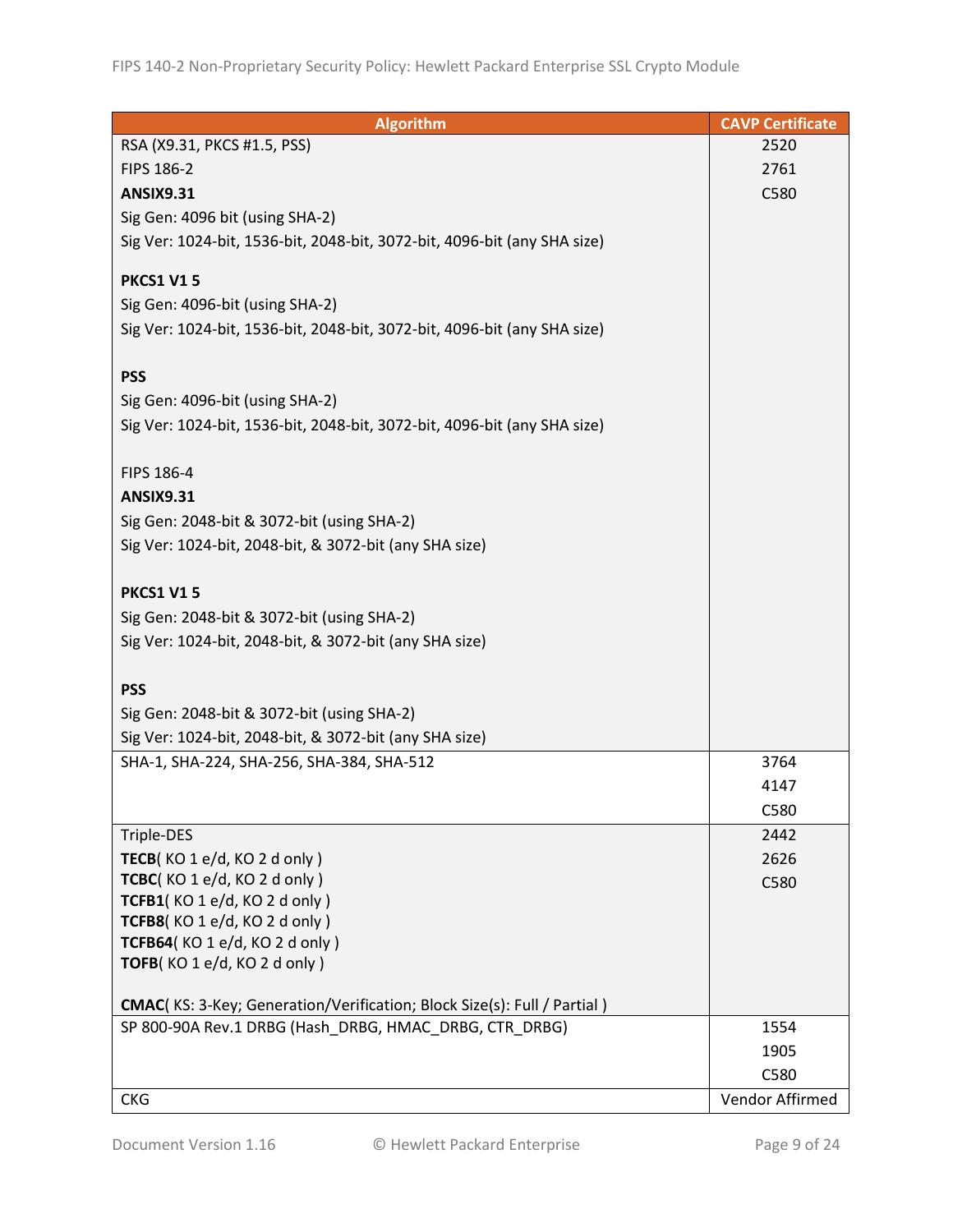#### **Table 3 – FIPS-Approved Algorithm Certificates**

#### <span id="page-9-0"></span>**2.1.3 Non-Approved Mode of Operation**

The module supports a non-approved mode of operation. The algorithms listed in this section are not to be used by the operator in the FIPS Approved mode of operation.

The following algorithms shall not be used:

- AES XTS (  $(KS: XTS_128$   $(e/d)$   $(f/p)$  )  $KS: XTS_256$   $(e/d)$   $(f/p)$  )
- EC Diffie-Hellman
- RSA (key wrapping; key establishment methodology provides up to 256 bits of encryption strength)
- GMAC

The following algorithms are disallowed as of January 1, 2016 per the NIST SP 800-131A algorithm transitions:

- Random Number Generator Based on ANSI X9.31 Appendix A.2.4
- Two-Key Triple DES Encryption
- Dual EC DRBG

The following algorithms are disallowed as of January 1, 2014 per the NIST SP 800-131A algorithm transitions:

| <b>FIPS 186-4 DSA</b> | PQG Gen 1024-bit (any SHA size), 2048-bit & 3072-bit using SHA-1<br>Key Gen 1024-bit (any SHA size), 2048-bit & 3072-bit using SHA-1<br>Sig Gen 1024-bit (any SHA size), 2048-bit & 3072-bit using SHA-1 |
|-----------------------|----------------------------------------------------------------------------------------------------------------------------------------------------------------------------------------------------------|
| <b>FIPS 186-2 DSA</b> | PQG Gen 1024-bit (any SHA size)<br>PQG Ver 1024-but<br>Key Gen 1024-bit<br>Sig Gen 1024-bit (any SHA size), 2048-bit & 3072-bit using SHA-1                                                              |
| <b>FIPS 186-2 RSA</b> | <b>ANSIX9.31</b><br>Key Gen 1024 & 1536                                                                                                                                                                  |
|                       | <b>ANSIX9.31</b><br>Sig Gen 1024 & 1536 (any SHA size); 2048, 3072 & 4096 using SHA-1                                                                                                                    |
|                       | PKCSI V15<br>Sig Gen 1024 & 1536 (any SHA size); 2048, 3072 & 4096 using SHA-1                                                                                                                           |
|                       | <b>PSS</b><br>Sig Gen 1024 & 1536 (any SHA size); 2048, 3072 & 4096 using SHA-1                                                                                                                          |
| <b>FIPS 186-4 RSA</b> | <b>ANSIX9.31</b>                                                                                                                                                                                         |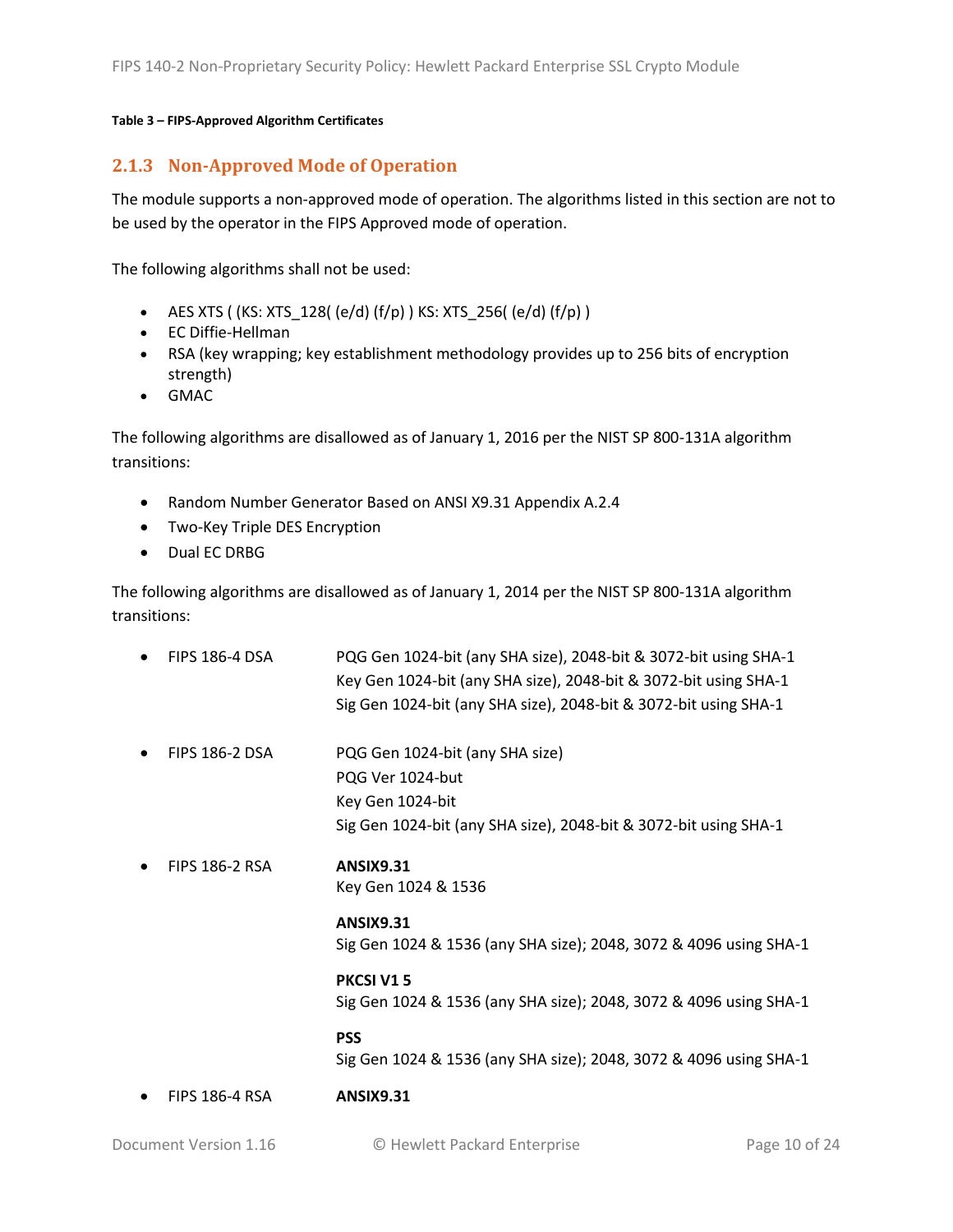Sig Gen 1024 using SHA-1

**PKCSI V1 5** Sig Gen 1024 using SHA-1

**PSS** Sig Gen 1024 using SHA-1

- FIPS 186-2 ECDSA **Key Pair Generation: Curves** P-192, K-163 & B-163 **PKV**: Curves All P, K & B **Sig Gen Curves**: All P, K & B **Sig Ver Curves**: All P, K & B
- FIPS 186-4 ECDSA **Key Pair Generation: Curves** P-192, K-163 & B-163

**Sig Gen Curves** P-224, P-256, P-384, P-521, K-233, K-283, K-409, K-571, B-233, B-283, B-409 & B-571) (using SHA-1) P-192-, K-163 & B-163 (any SHA size)

• CVL (ECC CDH KAS)

The following algorithms are disallowed as of September 1, 2020 per the FIPS 186-2 transitions:

- FIPS 186-2 RSA (X9.31, PKCS #1.5, PSS)
	- o **ANSIX9.31**
		- Key Gen: 2048-bit, 3072-bit & 4096-bit
		- Sig Gen: 2048-bit, 3072-bit (any SHA size)
		- Sig Gen: 4096-bit using SHA-1
	- o **PKCS1 V1 5**
		- Sig Gen: 2048-bit, 3072-bit (any SHA size)
		- Sig Gen: 4096-bit using SHA-1
	- o **PSS**
		- Sig Gen: 2048-bit, 3072-bit (any SHA size)
		- Sig Gen: 4096-bit using SHA-1

### <span id="page-10-0"></span>**2.2 Module Interfaces**

The figure below shows the module's physical and logical block diagram: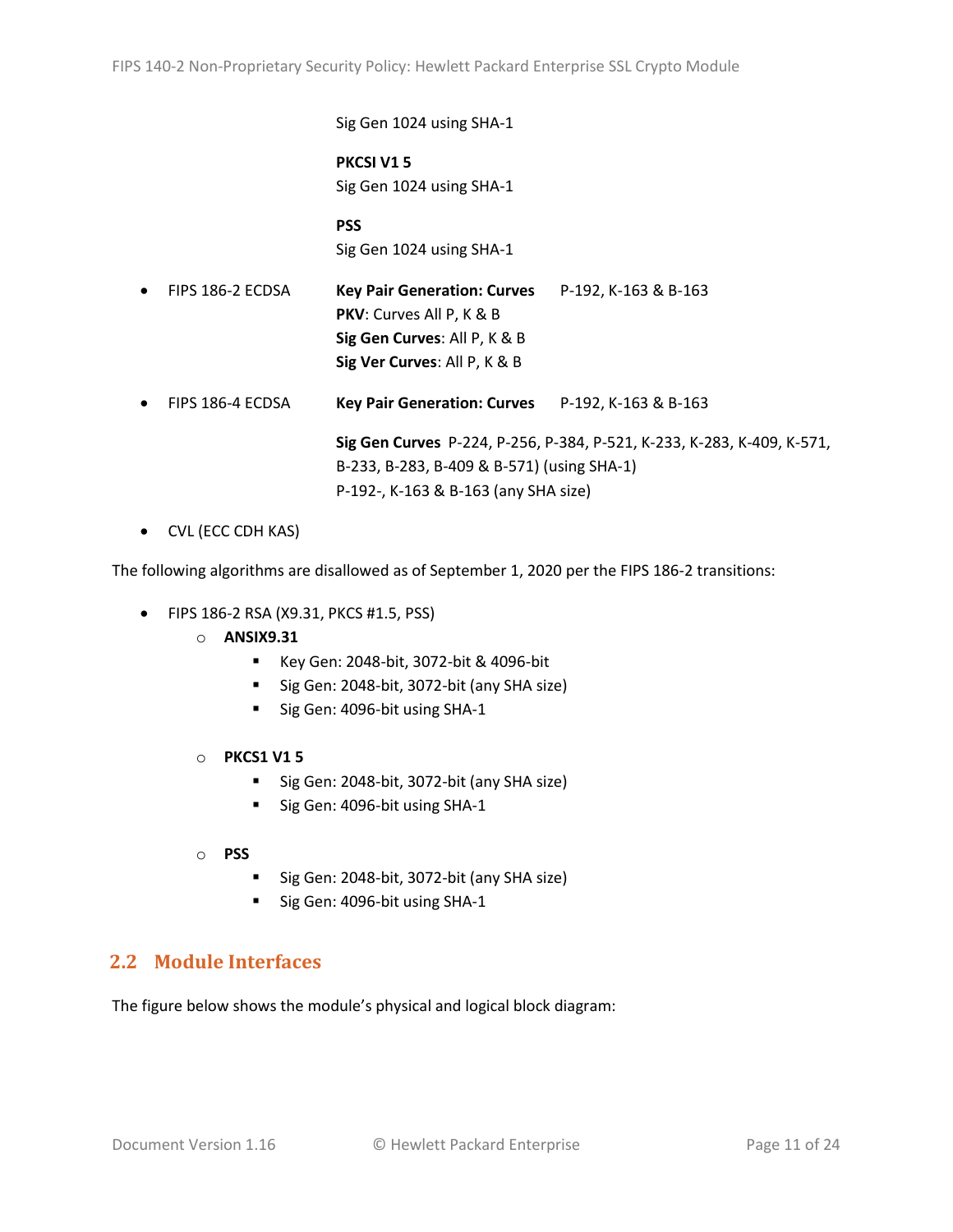

<span id="page-11-0"></span>**Figure 1 – Module Boundary and Interfaces Diagram**

The interfaces (ports) for the physical boundary include the computer keyboard port, mouse port, network port, USB ports, display and power plug. When operational, the module does not transmit any information across these physical ports because it is a software cryptographic module. Therefore, the module's interfaces are purely logical and are provided through the Application Programming Interface (API) that a calling daemon can operate. The logical interfaces expose services that applications directly call, and the API provides functions that may be called by a referencing application (see Sectio[n 2.3](#page-12-0) – [Roles, Services, and Authentication](#page-12-0) for the list of available functions). The module distinguishes between logical interfaces by logically separating the information according to the defined API.

The API provided by the module is mapped onto the FIPS 140-2 logical interfaces: data input, data output, control input, and status output. Each of the FIPS 140-2 logical interfaces relates to the module's callable interface, as follows:

| <b>FIPS 140-2 Interface</b> | Module Physical Interface<br>Logical Interface |                   |
|-----------------------------|------------------------------------------------|-------------------|
| Data Input                  | Input parameters of API function               | Network Interface |
|                             | calls                                          |                   |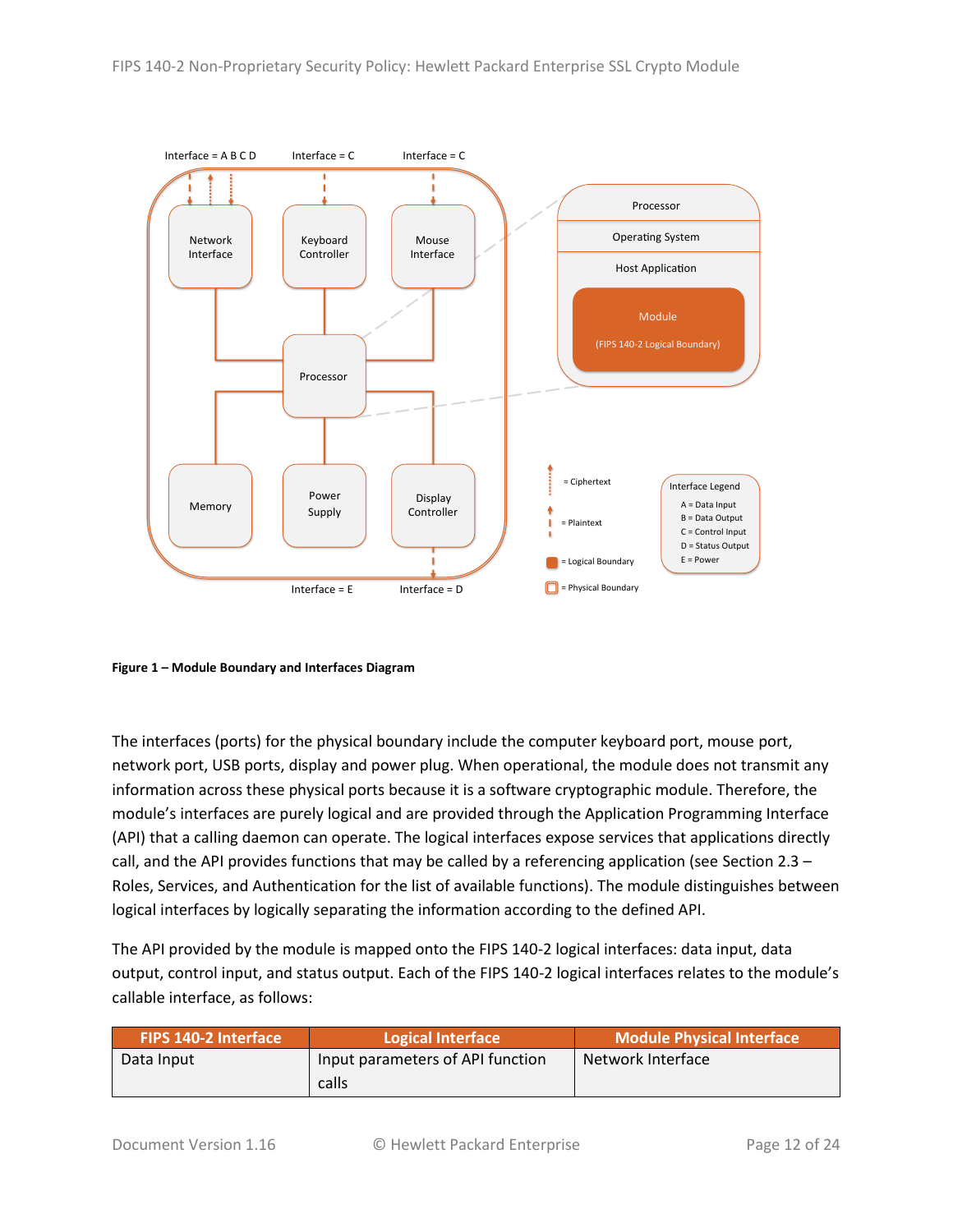| Data Output          | Output parameters of API function | Network Interface         |  |
|----------------------|-----------------------------------|---------------------------|--|
|                      | calls                             |                           |  |
| Control Input        | API function calls                | Keyboard Interface, Mouse |  |
|                      |                                   | Interface                 |  |
| <b>Status Output</b> | For FIPS mode, function calls     | <b>Display Controller</b> |  |
|                      | returning status information and  |                           |  |
|                      | return codes provided by API      |                           |  |
|                      | function calls.                   |                           |  |
| Power                | None                              | Power Supply              |  |

#### **Table 4 – Logical Interface / Physical Interface Mapping**

As shown in Figure 1 – [Module Boundary and Interfaces Diagram](#page-11-0) and Table 5 – Module [Services, Roles,](#page-13-3) [and Descriptions,](#page-13-3) the output data path is provided by the data interfaces and is logically disconnected from processes performing key generation or zeroization. No key information will be output through the data output interface when the module zeroizes keys.

### <span id="page-12-0"></span>**2.3 Roles, Services, and Authentication**

The module supports a Crypto Officer and a User role. The module does not support a Maintenance role. The User and Crypto-Officer roles are implicitly assumed by the entity accessing services implemented by the Module.

#### <span id="page-12-1"></span>**2.3.1 Operator Services and Descriptions**

The module supports services that are available to users in the various roles. All of the services are described in detail in the module's user documentation. The following table shows the services available to the various roles and the access to cryptographic keys and CSPs resulting from services:

| <b>Service</b>        | <b>Roles</b> | <b>CSP</b> / Algorithm                  | <b>Permission</b>  |
|-----------------------|--------------|-----------------------------------------|--------------------|
| Module initialization | Crypto       | None                                    | CO:                |
|                       | Officer      |                                         | execute            |
|                       |              |                                         |                    |
| Symmetric             | <b>User</b>  | AES Key, Triple-DES Key                 | User:              |
| encryption/decryption |              |                                         | read/write/execute |
| Digital signature     | <b>User</b>  | RSA Private Key, DSA Private Key, ECDSA | User:              |
| generation            |              | Private Key                             | read/write/execute |
| Digital Signature     | <b>User</b>  | RSA Public Key, DSA Public Key, ECDSA   | User:              |
| verification          |              | Public Key                              | read/write/execute |
| Symmetric key         | User         | AES Key, Triple-DES Key                 | User:              |
| generation            |              |                                         | read/write/execute |
| Asymmetric key        | <b>User</b>  | DSA Private Key, ECDSA Private Key      | User:              |
| generation            |              |                                         | read/write/execute |
| Keyed Hash (HMAC)     | User         | <b>HMAC Key</b>                         | User:              |
|                       |              | HMAC SHA-1, HMAC SHA-224, HMAC SHA-     | read/write/execute |
|                       |              | 256, HMAC SHA-384, HMAC SHA-512         |                    |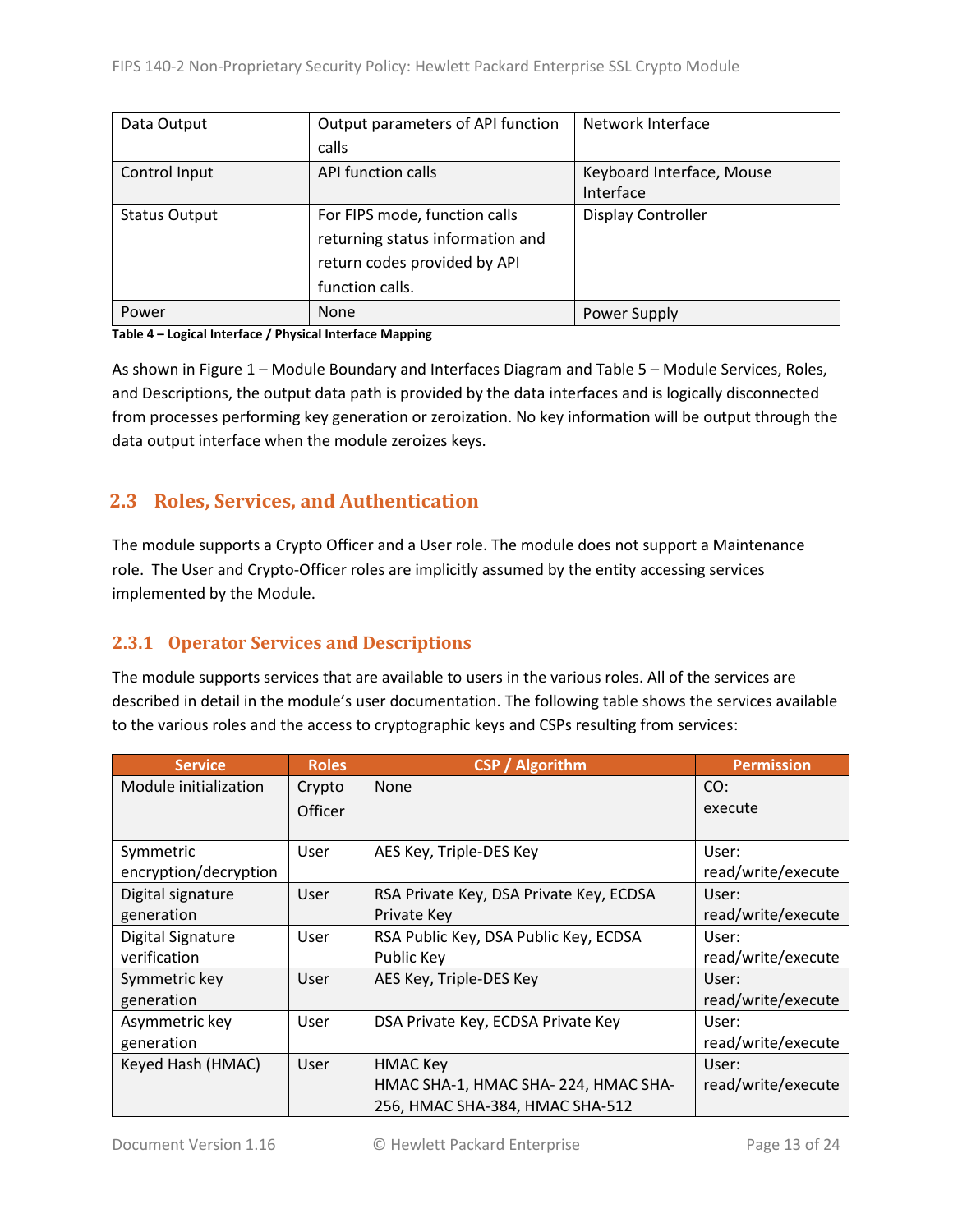| Message digest (SHS) | User    | SHA-1, SHA-224, SHA-256, SHA-384, SHA- | User:              |
|----------------------|---------|----------------------------------------|--------------------|
|                      |         | 512                                    | read/write/execute |
| Random number        | User    | DRBG Internal State, DRBG Entropy      | User:              |
| generation           |         |                                        | read/write/execute |
| Show status          | Crypto  | None                                   | User and CO:       |
|                      | Officer |                                        | execute            |
|                      | User    |                                        |                    |
| Self test            | User    | None                                   | User:              |
|                      |         |                                        | read/execute       |
| Zeroize              | Crypto  | All CSPs                               | CO:                |
|                      | Officer |                                        | read/write/execute |
|                      | User    |                                        |                    |

<span id="page-13-3"></span>**Table 5 – Module Services, Roles, and Descriptions**

The operator is required to review the sections Approved Cryptographic Algorithms, Non-Approved Cryptographic Algorithms, and Guidance and Secure Operation to ensure only approved algorithms are used.

#### <span id="page-13-0"></span>**2.3.2 Operator Authentication**

As required by FIPS 140-2, there are two roles (a Crypto Officer role and User role) in the module that operators may assume. As allowed by Level 1, the module does not support authentication to access services. As such, there are no applicable authentication policies. Access control policies are implicitly defined by the services available to the roles as specified in Table 5 – Module [Services, Roles,](#page-13-3) and [Descriptions.](#page-13-3)

## <span id="page-13-1"></span>**2.4 Physical Security**

This section of requirements does not apply to this module. The module is a software-only module and does not implement any physical security mechanisms.

## <span id="page-13-2"></span>**2.5 Operational Environment**

The module operates on a general purpose computer (GPC) running a general purpose operating system (GPOS). For FIPS purposes, the module is running on this operating system in single user mode and does not require any additional configuration to meet the FIPS requirements.

| <b>Platform</b>          | <b>Operating System</b>                                         | CPU(s)        |
|--------------------------|-----------------------------------------------------------------|---------------|
| AW-HWDL360-PRO/AW-       | CentOS <sub>7</sub>                                             | Intel Xeon E5 |
| HWDL360-ENT              |                                                                 |               |
| HPE Synergy Interconnect | Linux kernel 3.10.101 with GNU C Library 2.21   Broadcom XLP108 |               |
| Module                   |                                                                 |               |

The module was tested on the following platforms: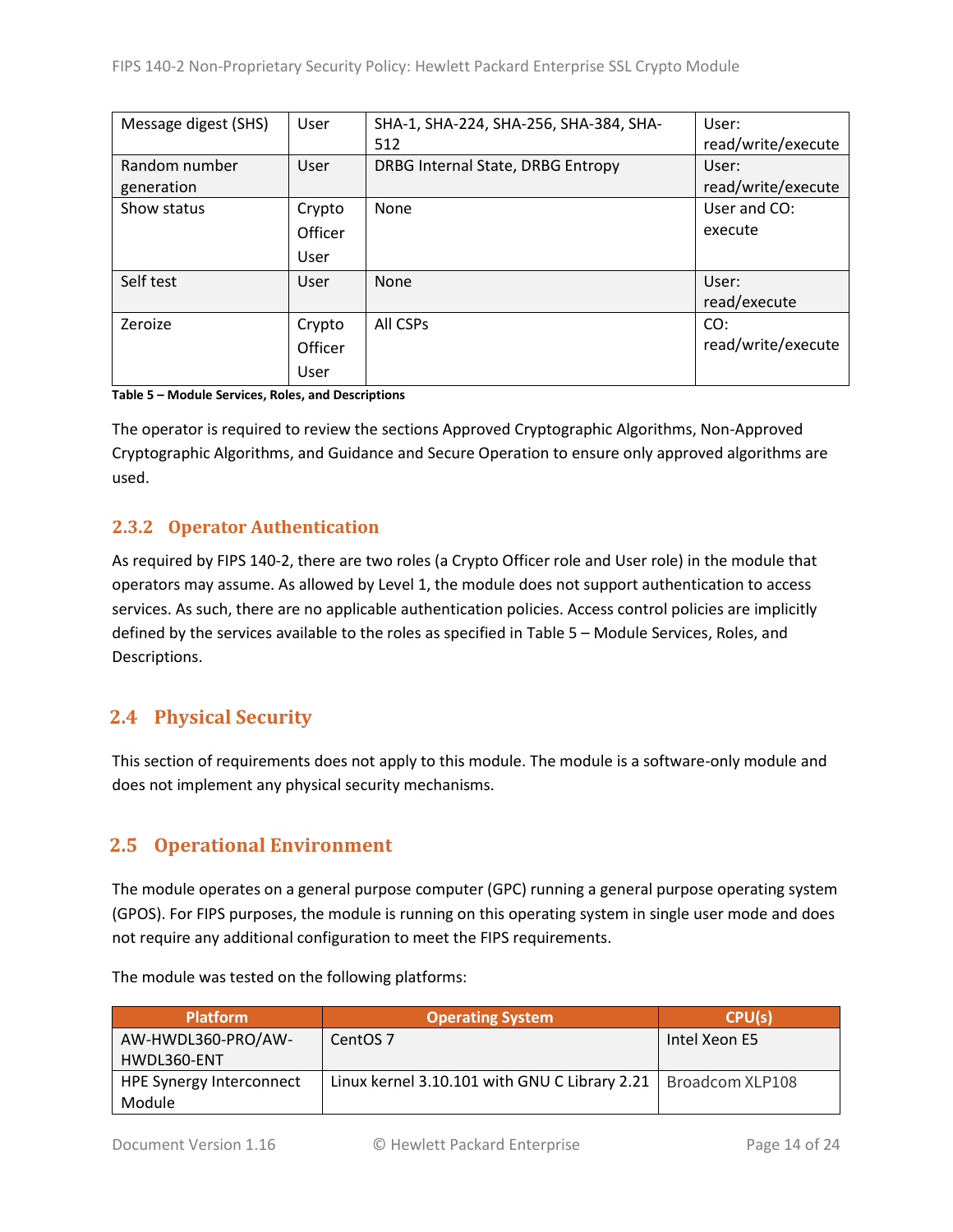| <b>HPE Synergy Frame Link</b> | Yocto Linux $3.0.35$ | ARM i.MX6 |
|-------------------------------|----------------------|-----------|
| Module                        |                      |           |

#### **Table 6 – Tested Environments**

The cryptographic module is also supported on the following operating systems for which operational testing and algorithm testing was not performed. The cryptographic module is "vendor affirmed" by HPE to operate properly for HPE products using these operating systems:

- ArubaOS-CX
- ArubaOS-CX 10.01 running on Aruba 8320 with Atom C2538 Rangeley
- ArubaOS-CX 10.01 running on Aruba 8400 with Intel Broadwell CPU (Intel Xeon CPU D-1527 @2.20GHz)
- Linux 2.6 running on HPE StoreOnce Backup
- Linux 3.10 running on HPE StoreOnce Backup
- Mgmt OS 6.x, Mgmt OS 7.x
- CentOS 6 running on HPE StoreOnce 2700, 2900, 3100, 3520, 3540, 4500, 4700, 4900,5100, 5500, 6500, 6600, VSA with SW version 3.18.2 or later
- CentOS 7
- Linux
- Yocto Linux 4.9.11 running on an HPE Synergy Frame Link Module
- ArubaOS-CX 10.2 and 10.3 running on:
	- o 8320: Atom C2538 Rangeley
	- o 8325: Broadwell CPU from Intel: Intel® Xeon® Broadwell-DE D1518
	- o 8400: Broadwell CPU from Intel: Intel® Xeon® Broadwell D-1527 @ 2.20GHz
- ArubaOS-CX 10.06 running on:
	- o 6200: NXP 1046A quad core 64-bit ARM Cortex A72
	- o 6300: NXP 1046A quad core 64-bit ARM Cortex A72
	- o 6400: NXP 1046A quad core 64-bit ARM Cortex A72
	- o 8320: Intel Atom Rangeley C2538 64-bit
	- o 8325: Intel Broadwell DE-1518 64-bit
	- o 8360: NXP 1046A quad core 64-bit ARM Cortex A72
	- o 8400: Intel Xeon Broadwell D-1527 64-bit @ 2.20GHz

Compliance is maintained for other versions of the respective operating system family where the binary is unchanged. No claim can be made as to the correct operation of the module or the security strengths of the generated keys when ported to an operational environment which is not listed on the validation certificate.

The GPC(s) used during testing met Federal Communications Commission (FCC) FCC Electromagnetic Interference (EMI) and Electromagnetic Compatibility (EMC) requirements for business use as defined by 47 Code of Federal Regulations, Part15, Subpart B. FIPS 140-2 validation compliance is maintained when the module is operated on other versions of the GPOS running in single user mode, assuming that the requirements outlined in NIST IG G.5 are met.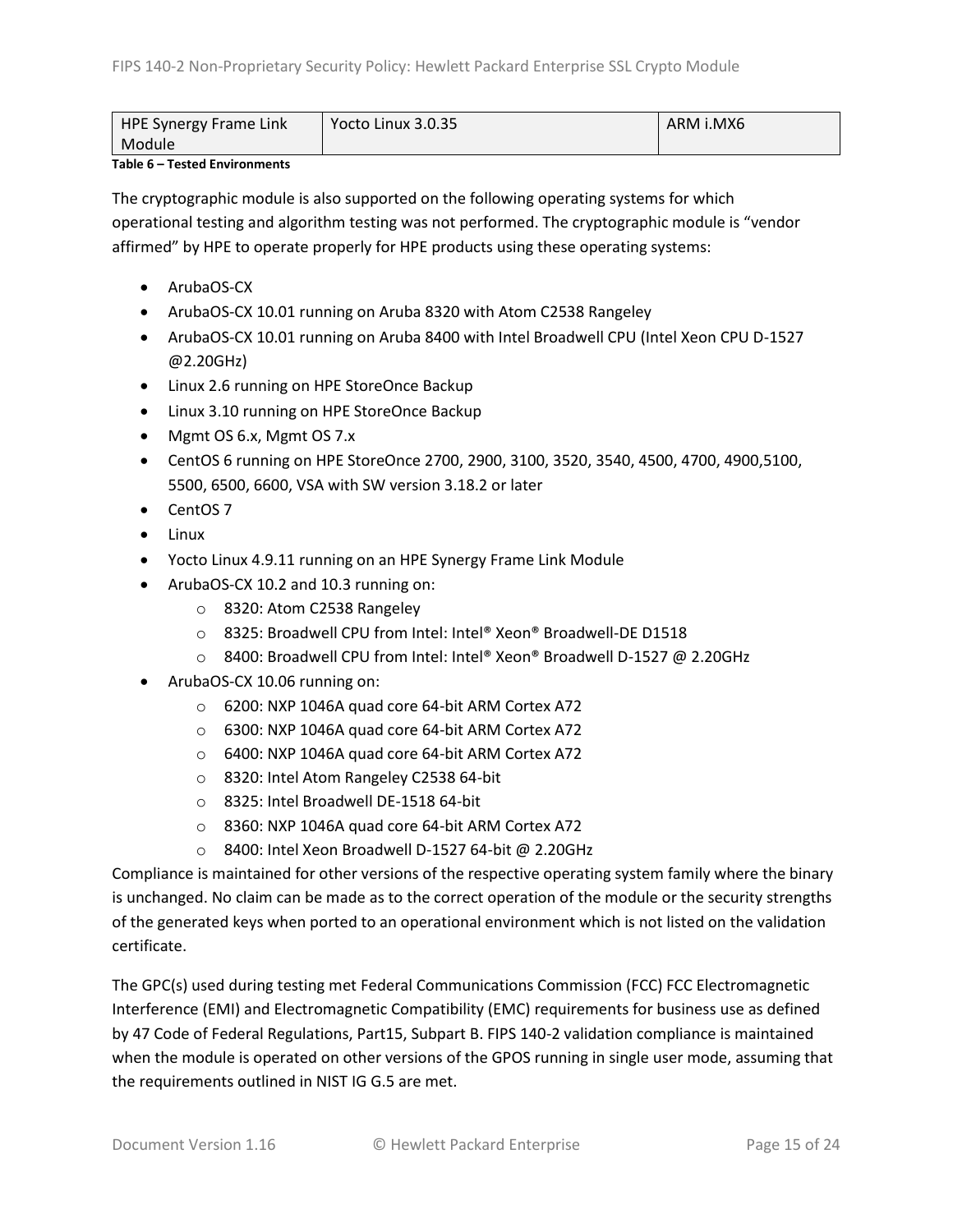## <span id="page-15-0"></span>**2.6 Cryptographic Key Management**

| <b>Keys and CSPs</b> | <b>Storage</b><br><b>Locations</b> | <b>Storage</b><br><b>Method</b> | <b>Input</b><br><b>Method</b> | <b>Output</b><br><b>Method</b> | <b>Zeroization</b> | <b>Access</b> |
|----------------------|------------------------------------|---------------------------------|-------------------------------|--------------------------------|--------------------|---------------|
| AES Key (128,        | <b>RAM</b>                         | Plaintext                       | API call                      | None                           | power cycle        | CO: RWD       |
| 192, 256 bits)       |                                    |                                 | parameter                     |                                | cleanse()          |               |
|                      |                                    |                                 |                               |                                |                    | U: RWD        |
| Encrypt/Decrypt      |                                    |                                 |                               |                                |                    |               |
| operations           |                                    |                                 |                               |                                |                    |               |
| Used to generate     |                                    |                                 |                               |                                |                    |               |
| and verify MACs      |                                    |                                 |                               |                                |                    |               |
| with AES as part     |                                    |                                 |                               |                                |                    |               |
| of the CMAC          |                                    |                                 |                               |                                |                    |               |
| algorithm.           |                                    |                                 |                               |                                |                    |               |
| Triple-DES Key       | <b>RAM</b>                         | Plaintext                       | API call                      | None                           | power cycle        | CO: RWD       |
| (168 bits)           |                                    |                                 | parameter                     |                                | cleanse()          |               |
|                      |                                    |                                 |                               |                                |                    | U: RWD        |
| Used for             |                                    |                                 |                               |                                |                    |               |
| Encrypt/Decrypt      |                                    |                                 |                               |                                |                    |               |
| operations.          |                                    |                                 |                               |                                |                    |               |
| Used for             |                                    |                                 |                               |                                |                    |               |
| generating and       |                                    |                                 |                               |                                |                    |               |
| verifying MACs       |                                    |                                 |                               |                                |                    |               |
| with Triple-DES      |                                    |                                 |                               |                                |                    |               |
| as part of the       |                                    |                                 |                               |                                |                    |               |
| CMAC algorithm.      |                                    |                                 |                               |                                |                    |               |
| RSA Public Key       | <b>RAM</b>                         | Plaintext                       | API call                      | API call                       | power cycle        | CO: RWD       |
| (1024, 1536,         |                                    |                                 | parameter                     | parameter                      | cleanse()          |               |
| 2048, 3072, 4096     |                                    |                                 |                               |                                |                    | U: RWD        |
| bits)                |                                    |                                 |                               |                                |                    |               |
|                      |                                    |                                 |                               |                                |                    |               |
| <b>RSA</b>           |                                    |                                 |                               |                                |                    |               |
| public/private       |                                    |                                 |                               |                                |                    |               |
| keys used to sign    |                                    |                                 |                               |                                |                    |               |
| and verify data.     |                                    |                                 |                               |                                |                    |               |
| RSA Private Key      | RAM                                | Plaintext                       | API call                      | API call                       | power cycle        | CO: RWD       |
| (2048, 3072,         |                                    |                                 | parameter                     | parameter                      | cleanse()          |               |
| 4096 bits)           |                                    |                                 |                               |                                |                    | U: RWD        |
|                      |                                    |                                 |                               |                                |                    |               |
| <b>RSA</b>           |                                    |                                 |                               |                                |                    |               |
| public/private       |                                    |                                 |                               |                                |                    |               |
| keys used to sign    |                                    |                                 |                               |                                |                    |               |
| and verify data.     |                                    |                                 |                               |                                |                    |               |

The table below provides a complete list of Critical Security Parameters used within the module: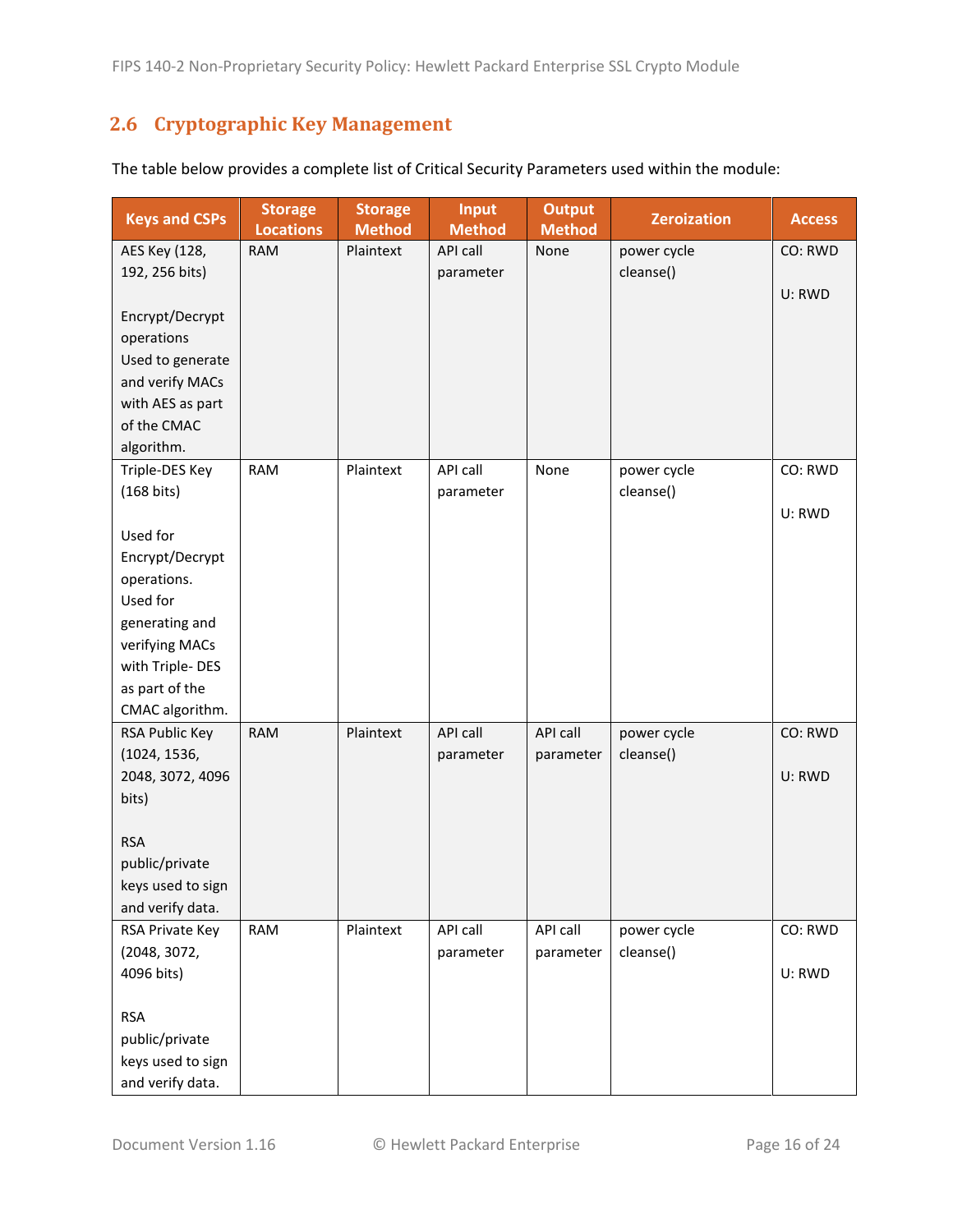| <b>Keys and CSPs</b>   | <b>Storage</b><br><b>Locations</b> | <b>Storage</b><br><b>Method</b> | <b>Input</b><br><b>Method</b> | <b>Output</b><br><b>Method</b> | <b>Zeroization</b> | <b>Access</b> |
|------------------------|------------------------------------|---------------------------------|-------------------------------|--------------------------------|--------------------|---------------|
| <b>DSA Public Key</b>  | <b>RAM</b>                         | Plaintext                       | API call                      | API call                       | power cycle        | CO: RWD       |
| (1024, 2048, and       |                                    |                                 | parameter                     | parameter                      | cleanse()          |               |
| 3072 bits)             |                                    |                                 |                               |                                |                    | U: RWD        |
|                        |                                    |                                 |                               |                                |                    |               |
| <b>DSA</b>             |                                    |                                 |                               |                                |                    |               |
| public/private         |                                    |                                 |                               |                                |                    |               |
| keys used to sign      |                                    |                                 |                               |                                |                    |               |
| and verify data.       |                                    |                                 |                               |                                |                    |               |
| <b>DSA Private Key</b> | <b>RAM</b>                         | Plaintext                       | API call                      | API call                       | power cycle        | CO: RWD       |
| (2048, and 3072        |                                    |                                 | parameter                     | parameter                      | cleanse()          |               |
| bits)                  |                                    |                                 |                               |                                |                    | U: RWD        |
|                        |                                    |                                 |                               |                                |                    |               |
| <b>DSA</b>             |                                    |                                 |                               |                                |                    |               |
| public/private         |                                    |                                 |                               |                                |                    |               |
| keys used to sign      |                                    |                                 |                               |                                |                    |               |
| and verify data.       |                                    |                                 |                               |                                |                    |               |
| НМАС Кеу (≥ 112        | <b>RAM</b>                         | Plaintext                       | <b>API call</b>               | API call                       | power cycle        | CO: RWD       |
| bits)                  |                                    |                                 | parameter                     | parameter                      | cleanse()          |               |
|                        |                                    |                                 |                               |                                |                    | U: RWD        |
| HMAC keys used         |                                    |                                 |                               |                                |                    |               |
| to generate and        |                                    |                                 |                               |                                |                    |               |
| verify MACs on         |                                    |                                 |                               |                                |                    |               |
| data.                  |                                    |                                 |                               |                                |                    |               |
| Integrity Key          | Module                             | Plaintext                       | None                          | None                           | None               | CO: RWD       |
|                        | Binary                             |                                 |                               |                                |                    |               |
|                        |                                    |                                 |                               |                                |                    | U: RWD        |
| <b>ECDSA Private</b>   | <b>RAM</b>                         | Plaintext                       | API call                      | API call                       | power cycle        | CO: RWD       |
| Key (PKG: Curves       |                                    |                                 | parameter                     | parameter                      | cleanse()          |               |
| (P-224, P-256, P-      |                                    |                                 |                               |                                |                    | U: RWD        |
| 384, P-521, K-         |                                    |                                 |                               |                                |                    |               |
| 233, K-283, K-         |                                    |                                 |                               |                                |                    |               |
| 409, K-571, B-         |                                    |                                 |                               |                                |                    |               |
| 233, B-283, B-         |                                    |                                 |                               |                                |                    |               |
| 409 & B-571)           |                                    |                                 |                               |                                |                    |               |
| PKV: Curves All        |                                    |                                 |                               |                                |                    |               |
| P, K & B)              |                                    |                                 |                               |                                |                    |               |
|                        |                                    |                                 |                               |                                |                    |               |
| <b>ECDSA</b>           |                                    |                                 |                               |                                |                    |               |
| public/private         |                                    |                                 |                               |                                |                    |               |
| keys used to sign      |                                    |                                 |                               |                                |                    |               |
| and verify data.       |                                    |                                 |                               |                                |                    |               |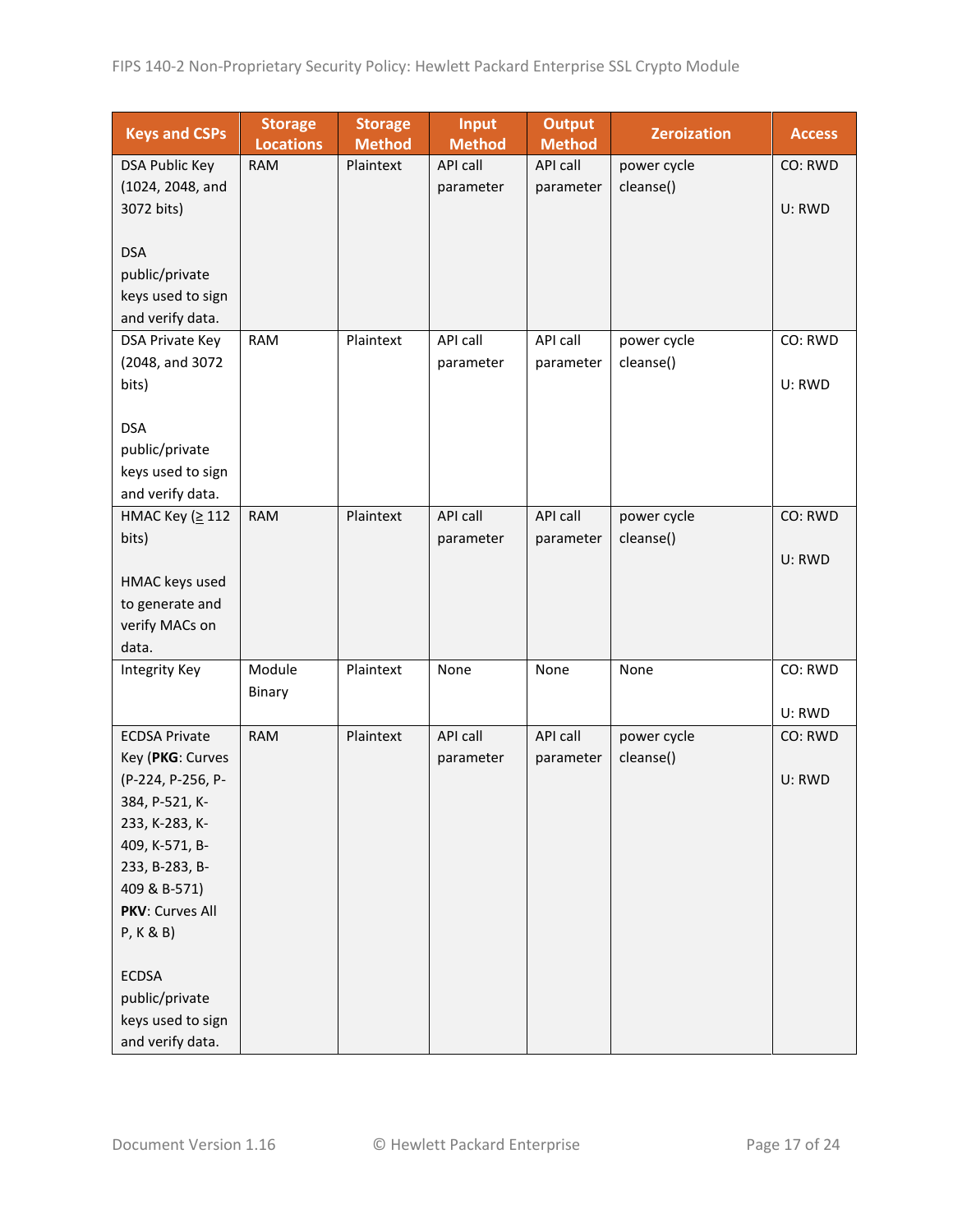| <b>Keys and CSPs</b>                   | <b>Storage</b><br><b>Locations</b> | <b>Storage</b><br><b>Method</b> | <b>Input</b><br><b>Method</b> | <b>Output</b><br><b>Method</b> | <b>Zeroization</b> | <b>Access</b> |
|----------------------------------------|------------------------------------|---------------------------------|-------------------------------|--------------------------------|--------------------|---------------|
| <b>ECDSA Public Key</b>                | <b>RAM</b>                         | Plaintext                       | API call                      | API call                       | power cycle        | CO: RWD       |
| (PKG: Curves (P-                       |                                    |                                 | parameter                     | parameter                      | cleanse()          |               |
| 224, P-256, P-                         |                                    |                                 |                               |                                |                    | U: RWD        |
| 384, P-521, K-                         |                                    |                                 |                               |                                |                    |               |
| 233, K-283, K-                         |                                    |                                 |                               |                                |                    |               |
| 409, K-571, B-                         |                                    |                                 |                               |                                |                    |               |
| 233, B-283, B-                         |                                    |                                 |                               |                                |                    |               |
| 409 & B-571)                           |                                    |                                 |                               |                                |                    |               |
| PKV: Curves All                        |                                    |                                 |                               |                                |                    |               |
| P, K & B)                              |                                    |                                 |                               |                                |                    |               |
|                                        |                                    |                                 |                               |                                |                    |               |
| <b>ECDSA</b>                           |                                    |                                 |                               |                                |                    |               |
| public/private                         |                                    |                                 |                               |                                |                    |               |
| keys used to sign                      |                                    |                                 |                               |                                |                    |               |
| and verify data.                       |                                    |                                 |                               |                                |                    |               |
| <b>DRBG Internal</b>                   | <b>RAM</b>                         | Plaintext                       | None                          | None                           | power cycle        | CO: RWD       |
| state (V,C, Key                        |                                    |                                 |                               |                                | cleanse()          |               |
| value)                                 |                                    |                                 |                               |                                |                    | U: RWD        |
|                                        |                                    |                                 |                               |                                |                    |               |
| V and key are                          |                                    |                                 |                               |                                |                    |               |
| used as part of<br><b>HMAC and CTR</b> |                                    |                                 |                               |                                |                    |               |
| DRBG process. V                        |                                    |                                 |                               |                                |                    |               |
| and C are used as                      |                                    |                                 |                               |                                |                    |               |
| part of HASH                           |                                    |                                 |                               |                                |                    |               |
| DRBG process.                          |                                    |                                 |                               |                                |                    |               |
| <b>DRBG Entropy</b>                    | <b>RAM</b>                         | Plaintext                       | API call                      | None                           | power cycle        | CO: RWD       |
|                                        |                                    |                                 | parameter                     |                                | cleanse()          |               |
| Entropy input                          |                                    |                                 |                               |                                |                    | U: RWD        |
| strings used as                        |                                    |                                 |                               |                                |                    |               |
| part of the DRBG                       |                                    |                                 |                               |                                |                    |               |
|                                        |                                    |                                 |                               |                                |                    |               |
| process.                               |                                    |                                 |                               |                                |                    |               |

 $R = Read \tW = Write \tD = Delete$ 

#### **Table 7 – Module Keys/CSPs**

*Please note that keys can be generated by the module for the services that require those keys, but the keys will always be input via an API call.*

The application that uses the module is responsible for appropriate destruction and zeroization of the key material. The module provides functions for key allocation and destruction which overwrite the memory that is occupied by the key information with zeros before it is deallocated.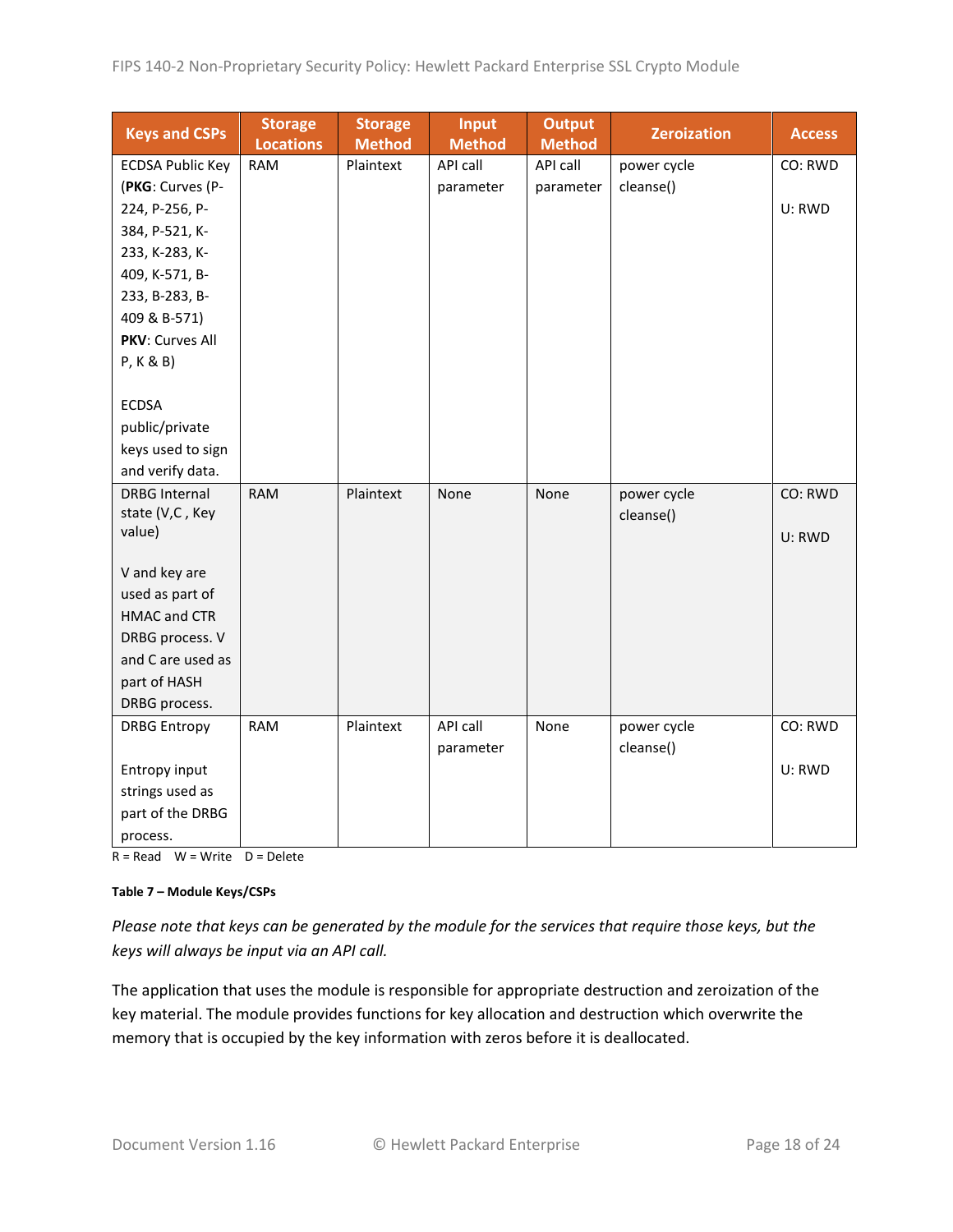#### <span id="page-18-0"></span>**2.6.1 Random Number Generation**

The module uses SP800-90A DRBGs for creation of asymmetric and symmetric keys.

The module accepts input from entropy sources external to the cryptographic boundary for use as seed material for the module's Approved DRBGs. The calling application of the module shall use entropy sources that meet the security strength required for the random bit generation mechanism as shown in NIST Special Publication 800-90A Table 2 (Hash\_DRBG, HMAC\_DRBG) and Table 3 (CTR\_DRBG). At a minimum, the entropy source shall provide at least 128-bits of entropy to the DRBG.

The module performs continual tests on the random numbers it uses to ensure that the seed input to the Approved DRBGs do not have the same value. The module also performs continual tests on the output of the Approved DRBGs to ensure that consecutive random numbers do not repeat.

In accordance with FIPS 140-2 IG D.12, the cryptographic module performs Cryptographic Key Generation (CKG) for asymmetric keys as per NIST SP 800-133rev2 (vendor affirmed). The resulting symmetric key or asymmetric seed is an unmodified output from a DRBG.

The AES GCM IV generation is in compliance with the RFC5288 and RFC5289 and shall only be used for the TLS protocol version 1.2 to be compliant with [FIPS140-2 IG] IG A.5, provision 1 ("TLS protocol IV generation"); thus, the module is compliant with [SP800-52].

### <span id="page-18-1"></span>**2.6.2 Key/Critical Security Parameter (CSP) Authorized Access and Use by Role and Service/Function**

An authorized application as user (the User role) has access to all key data generated during the operation of the module.

#### <span id="page-18-2"></span>**2.6.3 Key/CSP Storage**

Public and private keys are provided to the module by the calling process and are destroyed when released by the appropriate API function calls or during power cycle. The module does not perform persistent storage of keys.

#### <span id="page-18-3"></span>**2.6.4 Key/CSP Zeroization**

The application is responsible for calling the appropriate destruction functions from the API. The destruction functions then overwrite the memory occupied by keys with zeros and deallocates the memory. This occurs during process termination / power cycle. Keys are immediately zeroized upon deallocation, which sufficiently protects the CSPs from compromise.

#### <span id="page-18-4"></span>**2.7 Self-Tests**

FIPS 140-2 requires that the module perform self tests to ensure the integrity of the module and the correctness of the cryptographic functionality at start up. In addition some functions require continuous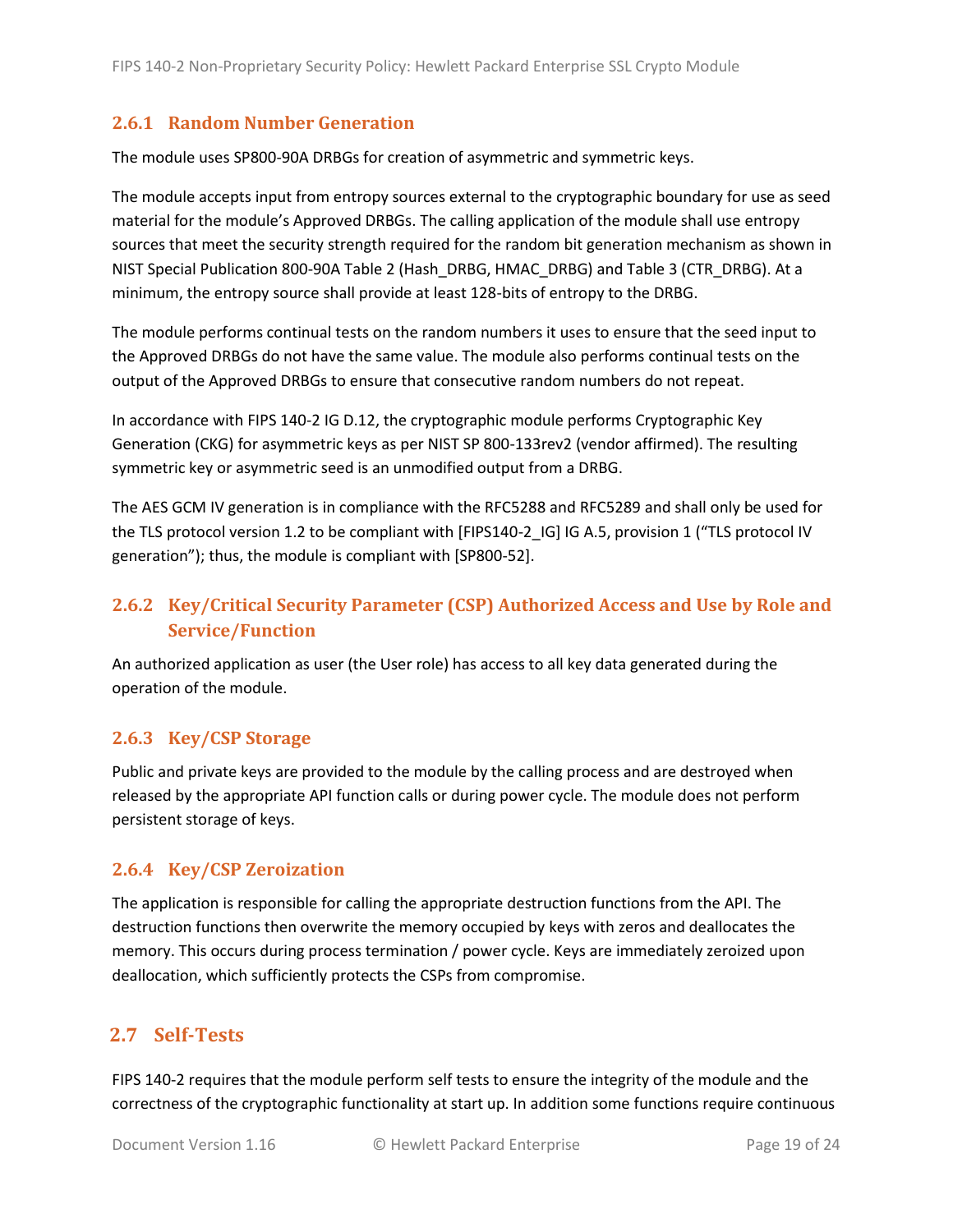verification of function, such as the random number generator. All of these tests are listed and described in this section. In the event of a self-test error, the module will log the error and will halt. The module must be initialized into memory to resume function.

The following sections discuss the module's self-tests in more detail.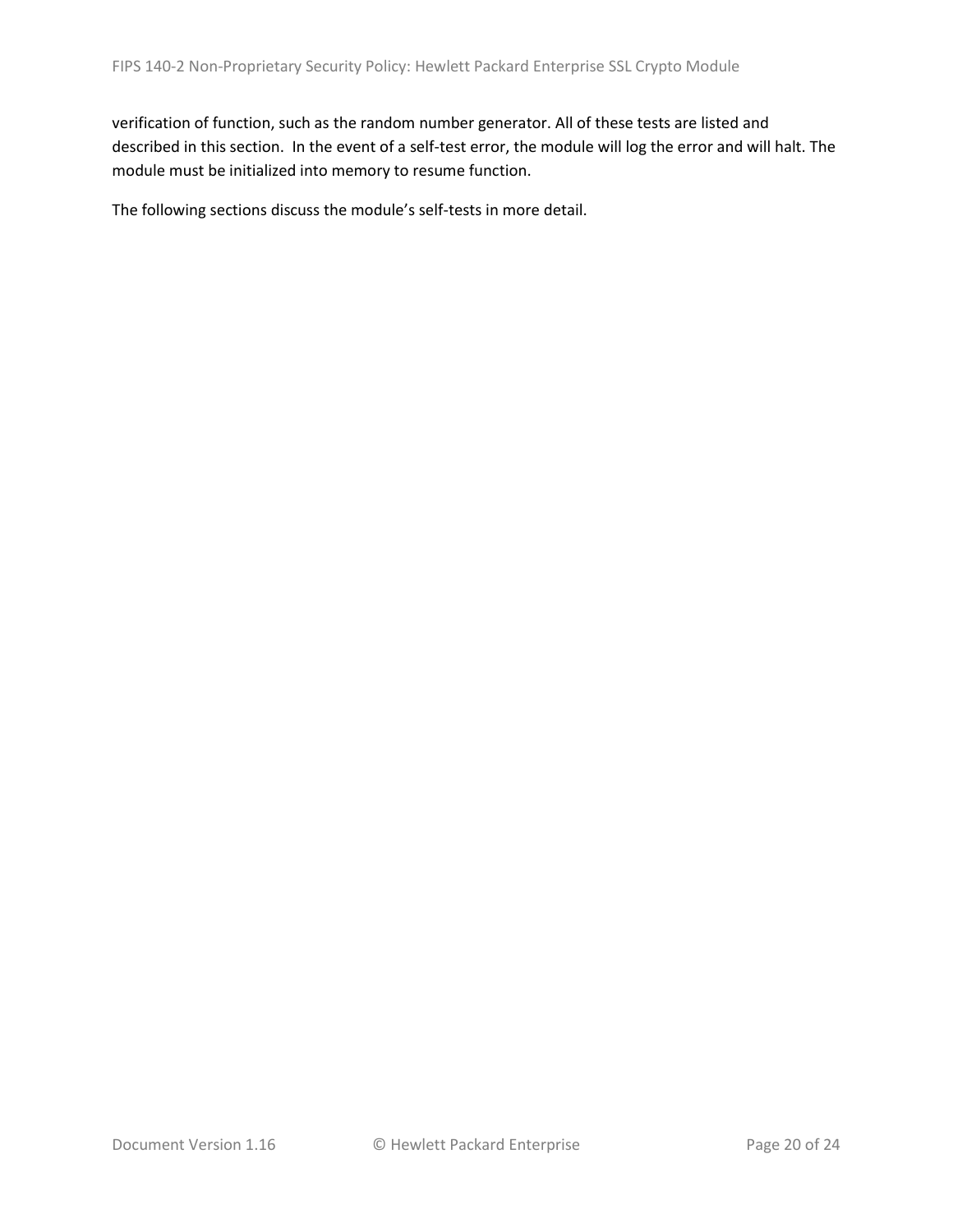#### <span id="page-20-0"></span>**2.7.1 Power-On Self-Tests**

Power-on self-tests are executed automatically when the module is loaded into memory. The module verifies the integrity of the runtime executable using a HMAC-SHA1 digest computed at build time. If the fingerprints match, the power-up self-tests are then performed. If the power-up self-test is successful, a flag is set to place the module in FIPS mode (the operator is still required to follow the guidance in Section 3 to ensure the module is running in FIPS-approved mode of operation).

| <b>TYPE</b>                     | <b>DETAIL</b>                                            |
|---------------------------------|----------------------------------------------------------|
| Software Integrity Check        | HMAC-SHA1 on all module components                       |
| Known Answer Tests <sup>1</sup> | AES ECB mode encrypt/decrypt 128-bit key length          |
|                                 | AES CCM mode encrypt/decrypt 192-bit key length          |
|                                 | AES GCM mode encrypt/decrypt 256-bit key length          |
|                                 | AES CMAC CBC mode, encrypt/decrypt with 128,             |
|                                 | 192, 256-bit key lengths                                 |
|                                 | $SHA-1$                                                  |
|                                 | HMAC-SHA1                                                |
|                                 | HMAC-SHA224                                              |
|                                 | HMAC-SHA256                                              |
|                                 | HMAC-SHA384                                              |
|                                 | HMAC-SHA512                                              |
|                                 | RSA sign/verify using 2048 bit key, SHA-256, PKCS#1      |
|                                 | SP 800-90A DRBG (Hash DRBG, HMAC DRBG,                   |
|                                 | CTR DRBG)                                                |
|                                 | Triple-DES ECB mode encrypt/decrypt 3-key                |
|                                 | Triple-DES CMAC CBC mode generate/verify 3-key           |
| Pair-wise Consistency Tests     | DSA sign/verify using 2048 bit key, SHA-384<br>$\bullet$ |
|                                 | ECDSA keygen/sign/verify using P-224, K-233 and          |
|                                 | <b>SHA512</b>                                            |
|                                 | RSA (legacy test)                                        |

**Table 8 – Power-On Self-Tests**

Input, output, and cryptographic functions cannot be performed while the Module is in a self-test or error state because the module is single-threaded and will not return to the calling application until the power-up self tests are complete. If the power-up self tests fail, subsequent calls to the module will also fail - thus no further cryptographic operations are possible.

The Module performs power-up self-tests automatically during loading of the module by making use of default entry point (DEP) and no operator intervention is required.

<sup>1</sup> Note that all SHA-X KATs are tested as part of the respective HMAC SHA-X KAT. SHA-1 is also tested independently.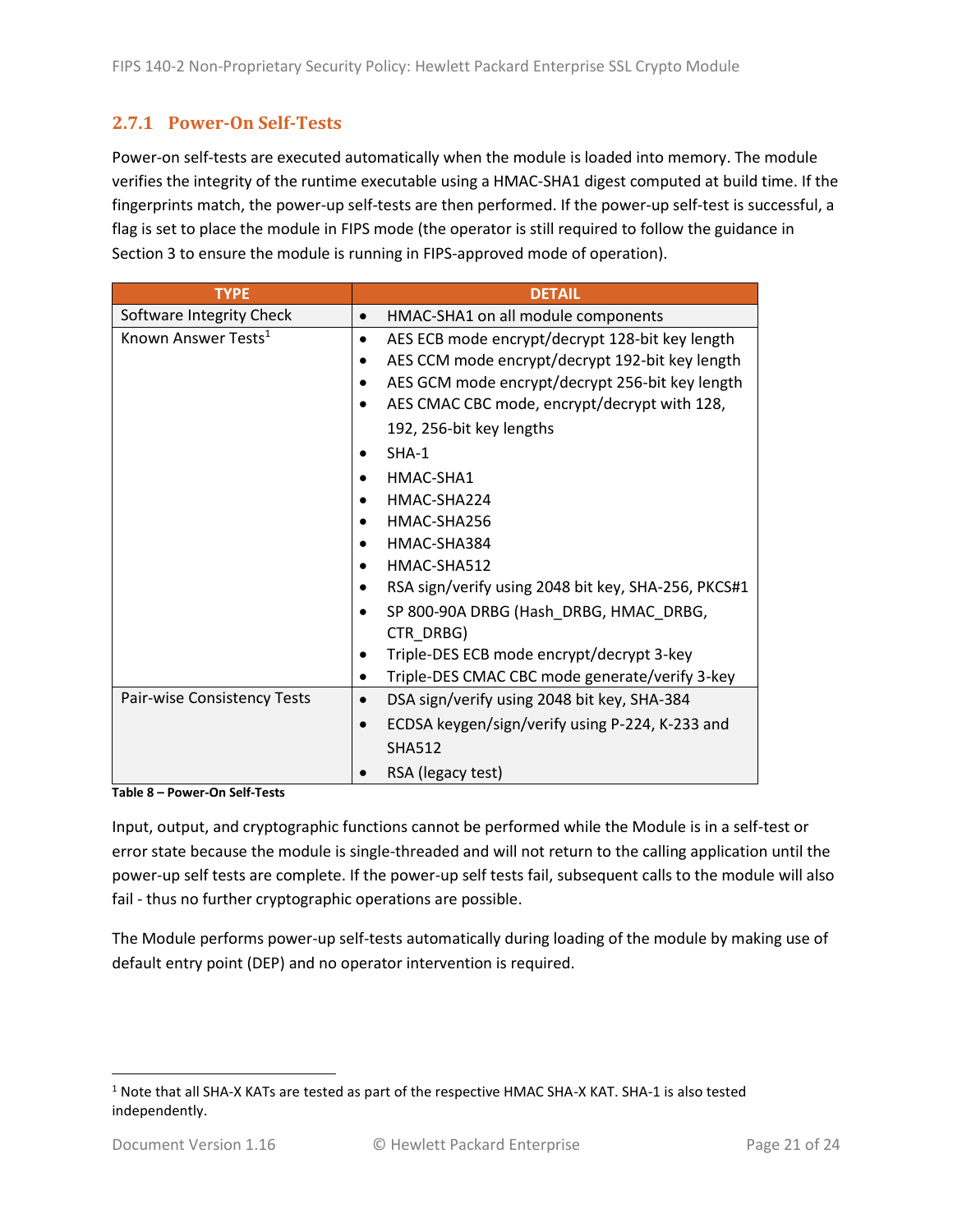#### <span id="page-21-0"></span>**2.7.2 Conditional Self-Tests**

The module implements the following conditional self-tests upon key generation, or random number generation (respectively):

| <b>TYPE</b>                 | <b>DETAIL</b>                                                                                         |
|-----------------------------|-------------------------------------------------------------------------------------------------------|
| Pair-wise Consistency Tests | <b>DSA</b>                                                                                            |
|                             | RSA (legacy test not run in FIPS mode)                                                                |
|                             | <b>ECDSA</b>                                                                                          |
| <b>Continuous RNG Tests</b> | Performed on all Approved DRBGs, the non-<br>approved X9.31 RNG, and the non-approved<br>DUAL EC DRBG |
|                             | Please note the DRBG is Tested as required by<br>[SP800-90A] Section 11                               |

**Table 9 – Conditional Self-Tests**

### <span id="page-21-1"></span>**2.7.3 Cryptographic Function**

The module verifies the integrity of the runtime executable using a HMAC-SHA1 digest which is computed at build time. If this computed HMAC-SHA1 digest matches the stored, known digest, then the power-up self-test (consisting of the algorithm-specific Pairwise Consistency and Known Answer tests) is performed. If any component of the power-up self-test fails, an internal global error flag is set to prevent subsequent invocation of any cryptographic function calls. Any such power-up self test failure is a hard error that can only be recovered by reinstalling the module<sup>2</sup>. The power-up self-tests may be performed at any time by reloading the module.

No operator intervention is required during the running of the self-tests.

### <span id="page-21-2"></span>**2.8 Mitigation of Other Attacks**

The Module does not contain additional security mechanisms beyond the requirements for FIPS 140-2 Level 1 cryptographic modules.

 $2$  The initialization function could be re-invoked but such re-invocation does not provide a means from recovering from an integrity test or known answer test failure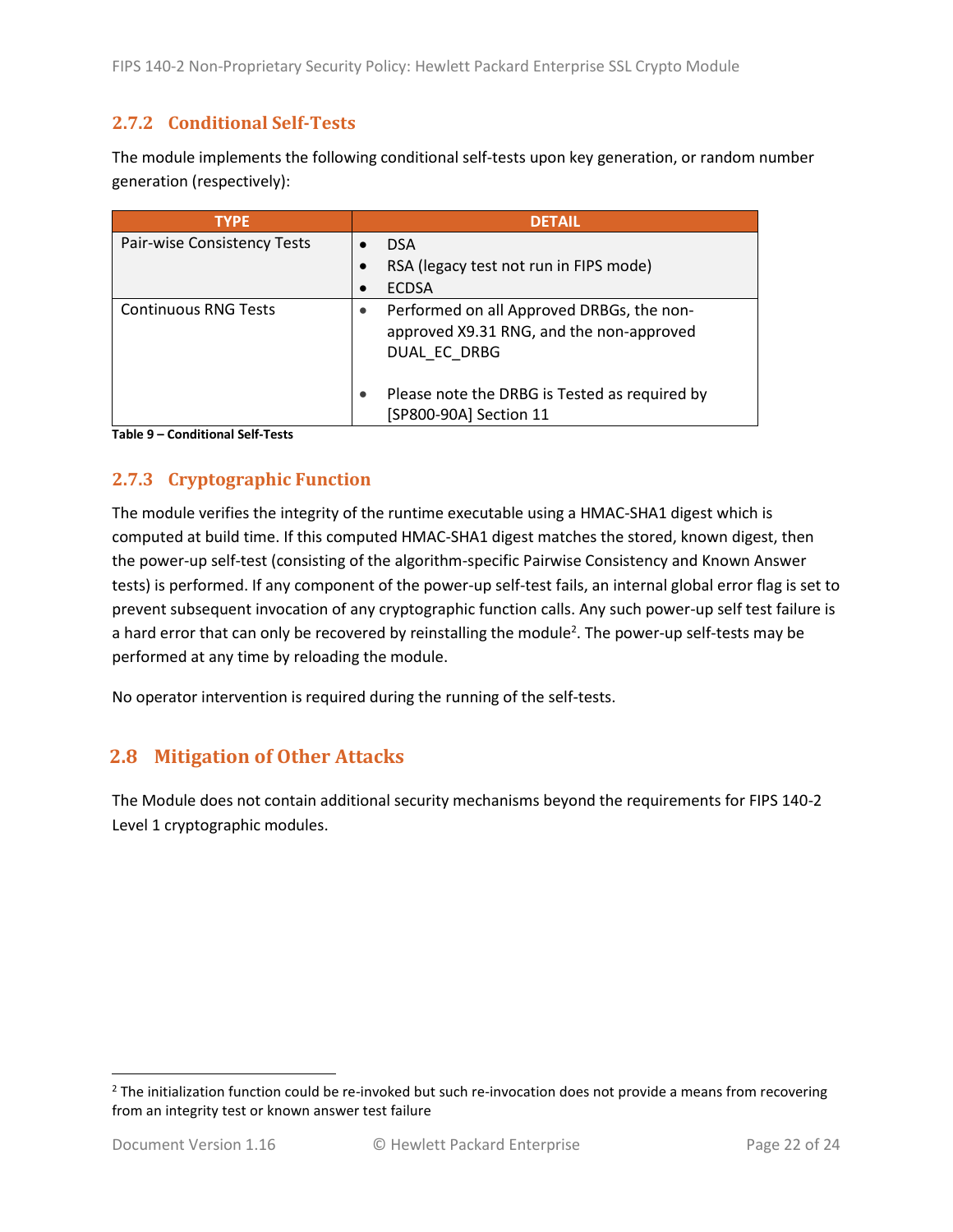## <span id="page-22-0"></span>**3 Guidance and Secure Operation**

### <span id="page-22-1"></span>**3.1 Crypto Officer Guidance**

#### <span id="page-22-2"></span>**3.1.1 Software Installation**

The module is provided directly to solution developers and is not available for direct download to the general public. The module and its host application are to be installed on an operating system specified in Section [2.5](#page-13-2) or one where portability is maintained.

#### <span id="page-22-3"></span>**3.1.2 Additional Rules of Operation**

- 1. The writable memory areas of the module (data and stack segments) are accessible only by the application so that the operating system is in "single user" mode, i.e. only the application has access to that instance of the module.
- 2. The operating system is responsible for multitasking operations so that other processes cannot access the address space of the process containing the module.

#### <span id="page-22-4"></span>**3.2 User Guidance**

#### <span id="page-22-5"></span>**3.2.1 General Guidance**

The module is not distributed as a standalone library and is only used in conjunction with the solution.

The end user of the operating system is also responsible for zeroizing CSPs via wipe/secure delete procedures.

If the module power is lost and restored, the calling application must ensure that any AES-GCM keys used for encryption or decryption are redistributed.

The counter portion of the IV is set by the module within its cryptographic boundary. When the IV exhausts the maximum number of possible values for a given session key, the first party to encounter this condition shall trigger a handshake to establish a new encryption key in accordance with RFC 5246.

The AES GCM IV generation is in compliance with the RFC5288 and RFC5289 and shall only be used for the TLS protocol version 1.2 to be compliant with [FIPS140-2 IG] IG A.5, provision 1 ("TLS protocol IV generation"); thus, the module is compliant with [SP800-52].

In the event the nonce\_explicit part of the IV exhausts the maximum number of possible values for a given session key, either party (the client or the server) that encounters this condition shall trigger a handshake to establish a new encryption key.